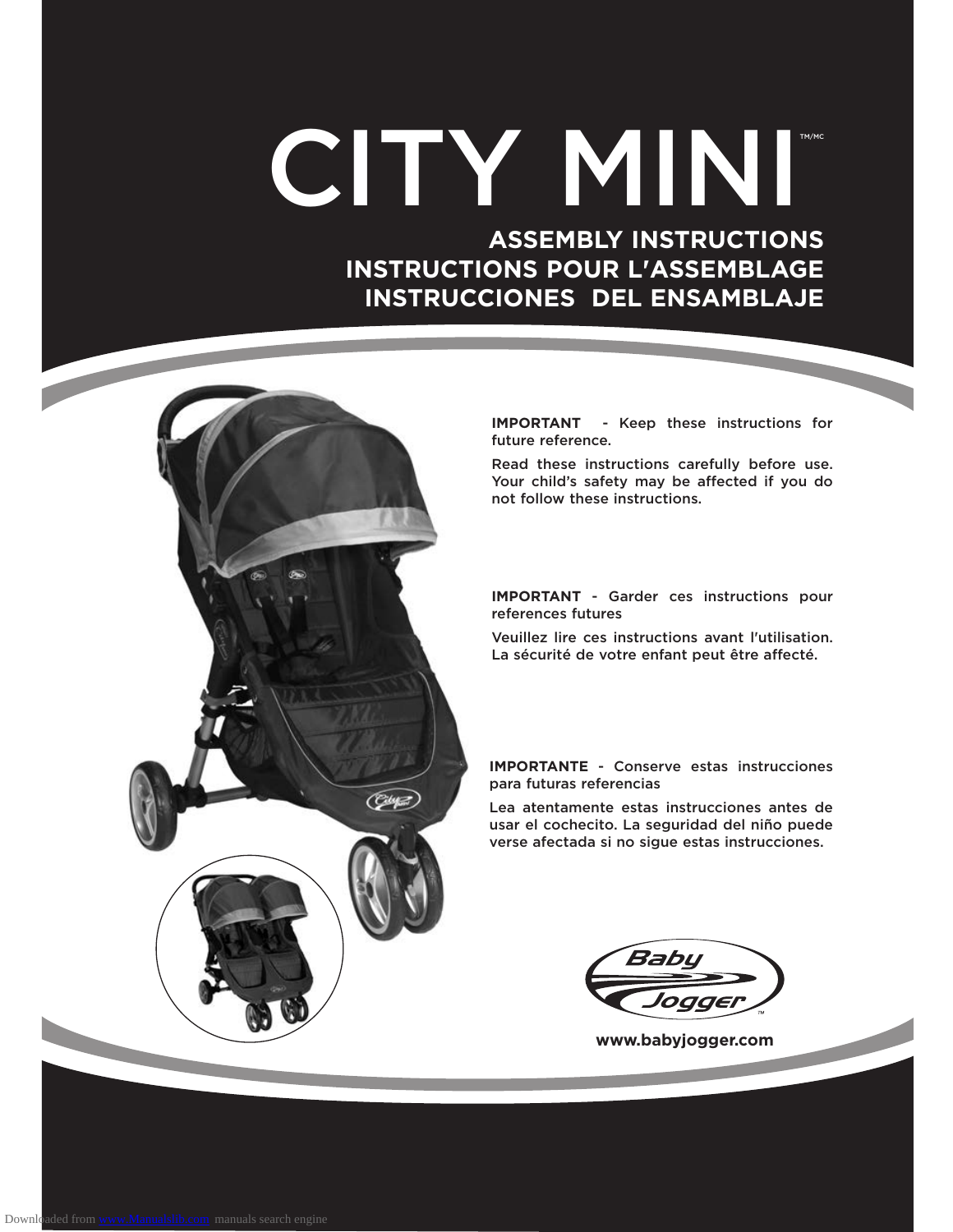# **Table of Contents** Table de matières / Tabla de contenido

#### English

| Français (French) |  |
|-------------------|--|
|                   |  |
|                   |  |
|                   |  |
|                   |  |
|                   |  |
|                   |  |
|                   |  |
|                   |  |
|                   |  |
|                   |  |
|                   |  |
|                   |  |
|                   |  |
|                   |  |
|                   |  |
| Español (Spanish) |  |
|                   |  |
|                   |  |
|                   |  |
|                   |  |
|                   |  |
|                   |  |
|                   |  |
|                   |  |
|                   |  |
|                   |  |
|                   |  |

#### **English**

Français

Español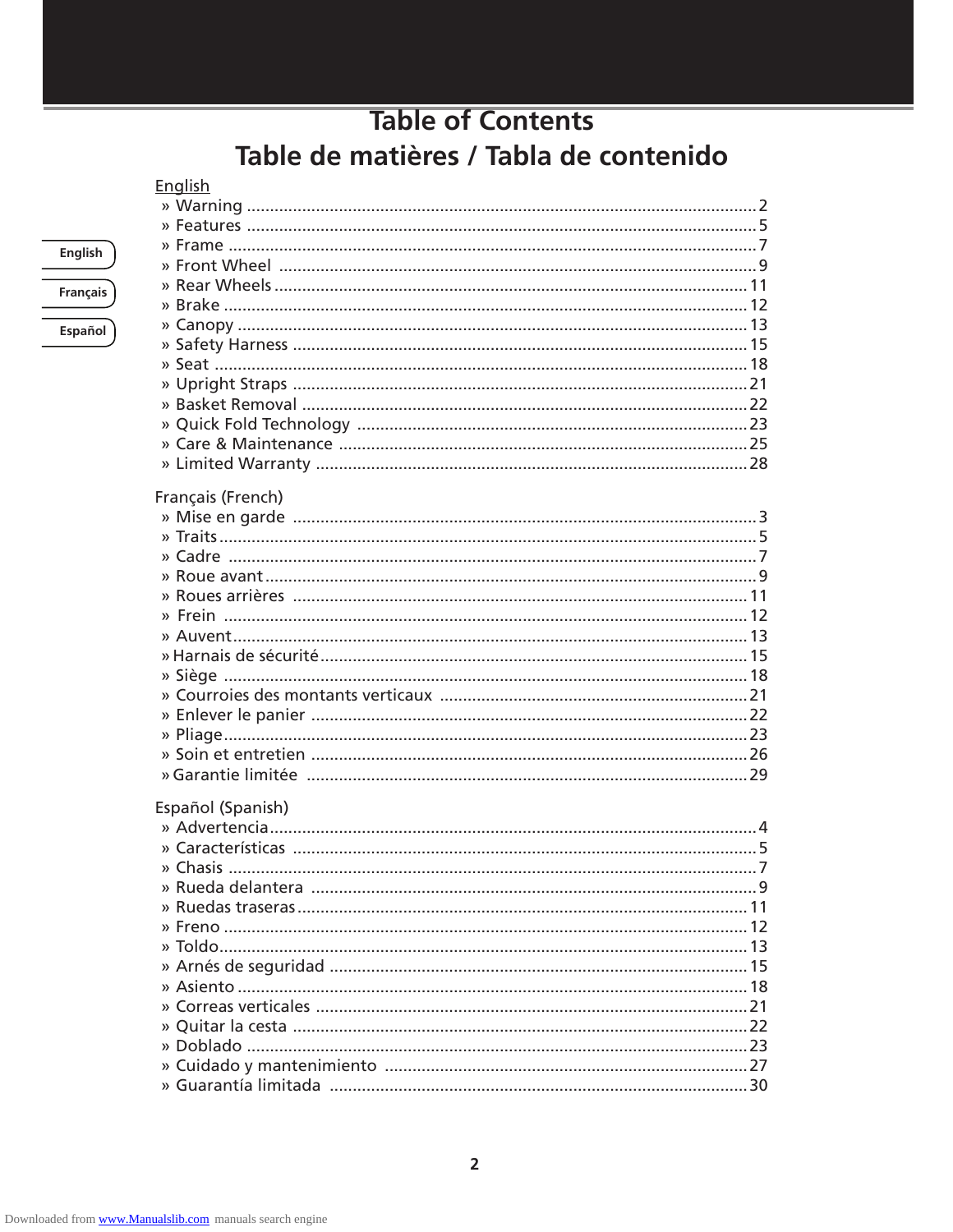# **WARNING:**

- This stroller seats one passenger.
- This vehicle is suitable from birth to 5 years. Maximum weight: 50 lbs./22.6 kg, maximum height: 44 in./111.8 cm.

Single Stroller

- Total weight load recommended for this stroller is 62 lbs./28 kg (50 lbs./22.6 kg in seat, 2 lbs./1 kg in seat back pocket, 10 lbs./4.5 kg in basket).
- This stroller seats two passengers.
- This vehicle is suitable from birth to 5 years. Maximum weight: 50 lbs./22.6 kg, maximum height: 44 in./111.8 cm in each seat.

Double Stroller

- Total weight load recommended for this stroller is 114 lbs./51.7 kg (50 lbs./22.6 kg in each seat, 2 lbs./1 kg in each seat back pocket, 10 lbs./4.5 kg in basket).
- This stroller is not suitable for running, jogging, skating or rollerblading.
- Never leave your child unattended.
- Prevent serious injury to your child by always using the safety harness.
- Child may slip into leg openings and strangle. Never use in reclined carriage position unless safety harness is properly fastened.
- Check that the pram body or seat unit attachment devices are correctly engaged before use.
- To avoid injury, ensure that your child is kept away when unfolding and folding this product.
- Do not let your child play with this product.
- Parcels or accessory items, or both, placed on the unit may cause the unit to become unstable.
- Any load attached to the handle affects the stability of the pram/pushchair.
- Recommended weight for seat back pocket is 2 lbs/1 kg and basket is 10 lbs/4,5 kg. Excessive weight may cause a hazardous unstable condition to exist.
- Stroller is not meant to be used for transporting children up or down stairs. Damage resulting to stroller, will not be covered under warranty.
- Accessories which are not approved by the manufacturer or distributor shall not be used.
- Watch out for cars never assume that a driver can see you and your child.
- The passenger shall remain seated (no standing in the stroller).
- It may be unsafe to use replacement parts other than those supplied or approved by the manufacturer.
- The product may become unstable if a parcel bag, other than one recommended by the manufacturer, is used.
- Always keep fingers away from moving parts when folding, unfolding, or adjusting the stroller to prevent entrapment or pinching.

**English**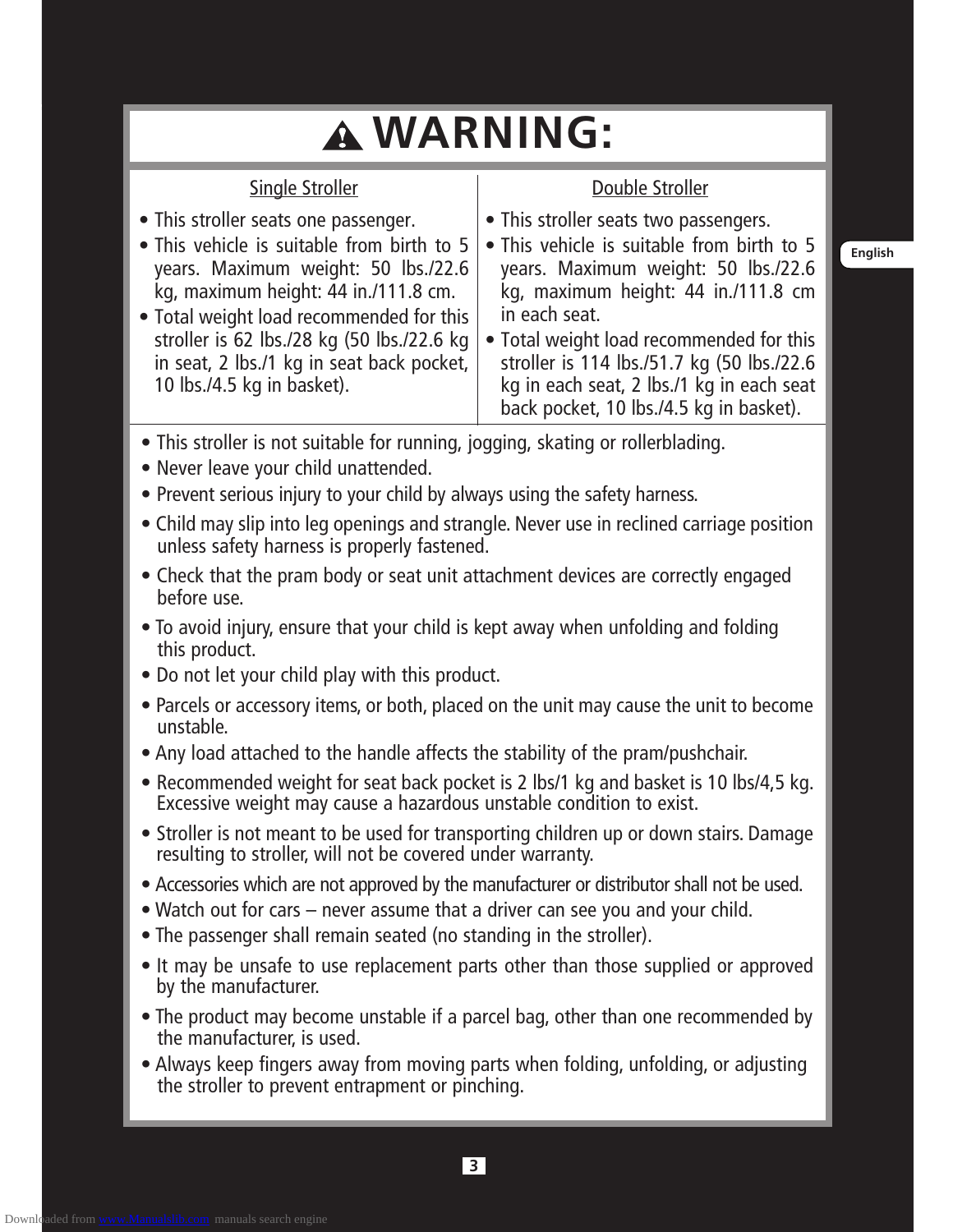# **MISE EN GARDE :**

#### Poussette simple

#### • Cette poussette est conçue pour 1 passager.

- Ce promeneur est convenable de la naissance à 5 ans - le poids maximum: 22,6 kg/50 lb; l'hauteur maximum: 111,8 cm/44 po.
- Le poids total recommandé pour cette poussette est de 28 kg/62 lb (22,6 kg/50 lb dans le siège, 1 kg/2 lb dans la poche du dossier du siège, 4,5 kg/10 lb dans le panier).

#### Poussette double

- Cette poussette est conçue pour 2 passagers.
- Ce promeneur est convenable de la naissance -le poids maximum: 22,6 kg/50 lb; l'hauteur maximum: 111,8 cm/44 po par siège).
- Le poids total recommandé pour cette poussette est de 51,7 kg/114 lbs (22,6 kg/50 lb par siège, 1 kg/2 lb par poche du dossier du siège, 4,5 kg/10 lb dans le panier).
- Cette poussette n'est pas conçue pour la course, le jogging, le patin à glace ou à roues alignées.
- Ne laissez jamais votre enfant sans surveillance.
- Toujours utiliser le harnais de sécurité pour éviter de sérieuses blessures à votre enfant.
- L'enfant peut glisser dans les ouvertures de jambe et étrangler. N'utilisez jamais dans la position de voiture appuyée à moins que le harnais de sécurité ne soit correctement attaché.
- Vérifiez que les dispositifs d'attachement d'unité de landau ou de siège sont correctement engagés avant emploi.
- Pour éviter de blessures, gardez votre enfant loin de la poussette en dépliant et pliant ce produit.
- Ne laissez pas à votre enfant de jouer avec ce produit.
- Les colis ou les articles d'accessoire, ou tous les deux, placés sur l'unité peuvent faire devenir l'unité instable.
- N'importe quelle charge fixée à la poignée affecte la stabilité du landau/de poussette.
- Le poids recommandé pour la pochette du siège est de 1 kg/2 lb et du panier 4,5 kg/10 lb. Le poids excessif peut faire exister un état instable dangereux.
- La poussette n'est pas conçue pour transporter un enfant dans les escaliers. La garantie ne couvre pas les dommages à la poussette comme un résultat.
- Les accessoires non approuvés par le manufacturier ou le distributeur ne devraient pas être utilisé.
- Faire attention aux automobiles ne jamais assumer qu'un conducteur peut vous voir.
- Le passager devrait rester assis en tout temps (ne pas se tenir debout dans la poussette).
- Il peut être dangereux d'utiliser des pièces de remplacement autres que celles fournies ou approuvées par le manufacturier.
- Ce produit peut devenir instable si un sac de colis, d'autre qu'un recommandé par le manufacturier, est utilisé.
- Gardez toujours des doigts loin des pièces mobile en pliant, dépliant, ou ajustant la poussette pour empêcher le piégeage ou le pincement.

**4**

**Français**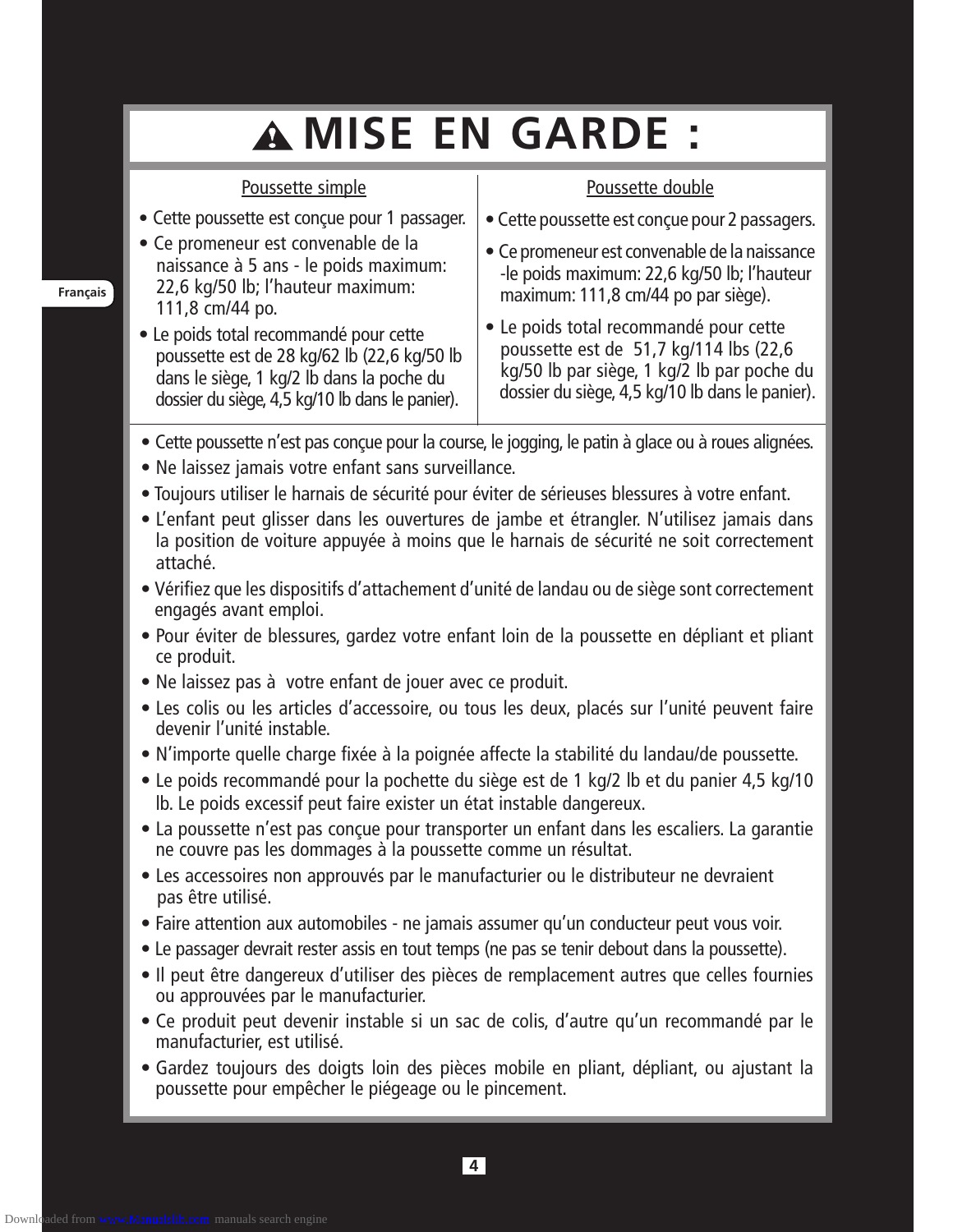# **ADVERTENCIA:**

#### Cochesito simple

#### • Este cochecito es para un niño.

- Este producto está indicado desde el nacimiento hasta los 5 años - peso máximo 50 lb/22,6 kg, altura máxima 44 pulg./111,8 cm.
- La carga total del peso recomendada para este cochecito es 62 lb/28 kg (50 lb/22,6 kg en siento, 2 lb/1 kg en bolsillo del asiento, 10 lb/4,5 kg en cesta).

# Cochesito doble

- Este cochecito es para dos niños.
- Este producto está indicado desde el nacimiento hasta los 5 años - peso máximo 50 lb/22,6 kg, altura máxima 44 pulg./111,8 cm por asiento.
- La carga total del peso recomendada para este cochecito es 114 lbs./51,7 kg (50 lbs./22,6 kg por asiento, 2 lb/1 kg por bolsillo del asiento, y 10 lb/4,5 kg en cesta).

**Español**

- Este cochecito no está diseñado para la carrera, el footing, el patinaje o el patinaje en línea.
- Nunca deje su niño desatendido.
- Evite daños al niño: use siempre el arnés de seguridad.
- El niño puede resbalar por las aperturas de las piernas y estrangularse. Nunca use el cochecito en la posición reclinada a menos que el arnés de seguridad esté correctamente abrochado.
- Asegúrese de que todos los sistemas de fijación o dispositivos de seguridad están perfectamente enganchados antes de su uso.
- Para evitar la herida, guarde su niño lejos del cochecito cuando desdoblando y doblando este producto.
- No deje a su infante jugar con este producto.
- Los bolsas o accesorios, o ambos, puestos en el cochecito pueden hacer que este llegue a ser inestable.
- Cualquier carga enganchada al manillar afecta a la estabilidad del cochecito o silla de paseo.
- El peso máximo aconsejado para el bolsillo del asiento es de 2 lb/1 kg y el de la cesta de 10 lb/4,5 kg. El exceso de peso puede desestabilizar el cochecito y poner en peligro la seguridad del niño.
- Este cochecito no está pensado para llevar a niños en tramos de escaleras. La garantía no cubre los daños ocasionados al cochecito por esta causa.
- No deben utilizarse accesorios no aprobados por el fabricante y/o distribuidor.
- Tenga cuidado con los coches: nunca dé por hecho que un conductor puede verle.
- El niño debe permanecer sentado en todo momento (no debe ponerse de pie en el cochecito).
- Puede no ser seguro usar recambios no proporcionados o aprobados por el fabricante.
- Este producto puede hacerse inestable si un bolso de paquete, otro que un recomendado por el fabricante, es usado.
- Siempre guarda los dedos lejos de piezas móvil cuando doblando, desdoblando, o ajustando el cochecito para prevenir pillarse o el pellizco.

Downloaded from [www.Manualslib.com](http://www.manualslib.com/) manuals search engine

**5**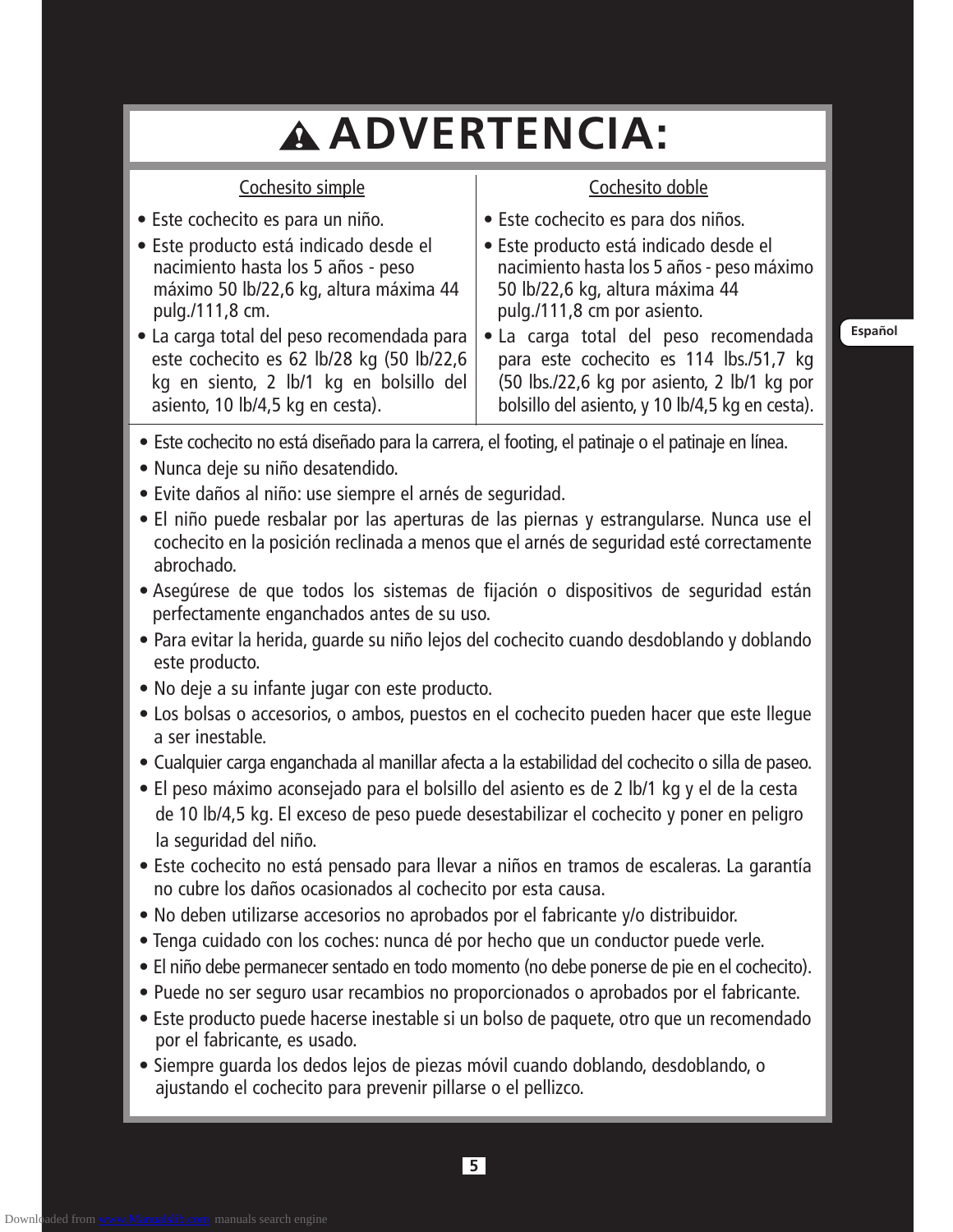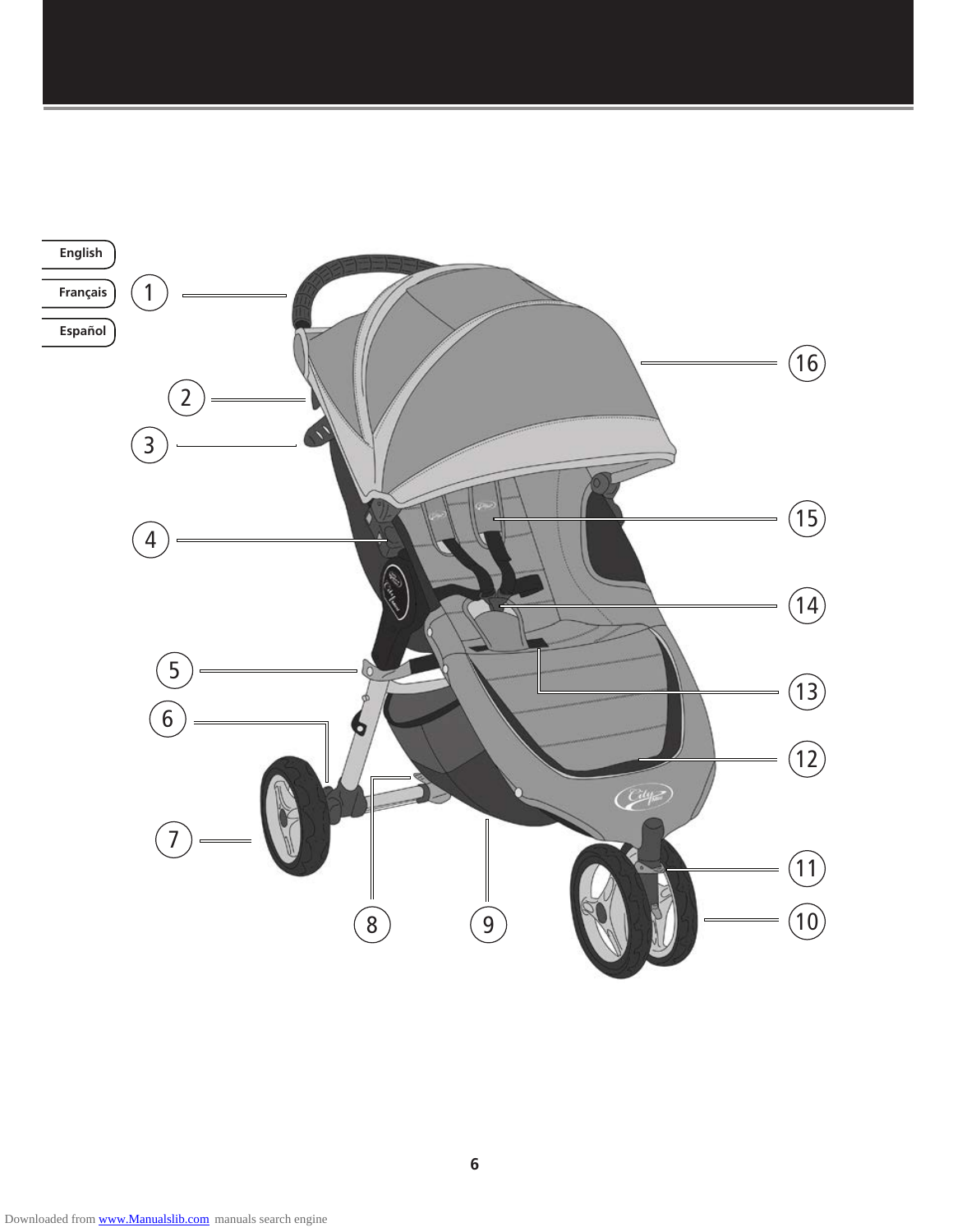|                                                        | <b>FEATURES</b>                             | <b>TRAITS</b>                              | <b>CARACTERÍSTICAS</b>             | English  |
|--------------------------------------------------------|---------------------------------------------|--------------------------------------------|------------------------------------|----------|
| $\left(1\right)$                                       | <b>Handlebar</b>                            | Poignée                                    | <b>Manillar</b>                    | Français |
| $\left( 2\right)$                                      | <b>Upright Strap</b>                        | <b>Courroies des montants</b><br>verticaux | Correa vertical                    | Español  |
| $\binom{3}{ }$                                         | <b>Auto-lock</b>                            | Levier de verrouillage                     | Palanca auto-cierre                |          |
| $\left(\begin{matrix} \widehat{4} \end{matrix}\right)$ | <b>Accessory Mounting</b><br><b>Bracket</b> | Accessoire de fixation de<br>montage       | Soporte de montaje<br>accesorios   |          |
| (5)                                                    | <b>Safety Strap</b>                         | Courroie de sécurité                       | Correa de seguridad                |          |
| $\left( 6\right)$                                      | <b>Rear Wheel Release</b><br><b>Button</b>  | Roues arrière bouton de<br>déverrouillage  | Botón de liberación de la<br>rueda |          |
| $\left(7\right)$                                       | <b>Rear Wheel</b>                           | Roues arrière                              | Rueda trasera                      |          |
| $\left(8\right)$                                       | <b>Parking Brake</b>                        | <b>Frein</b>                               | Freno pedal                        |          |
| (9)                                                    | <b>Storage Basket</b>                       | <b>Panier</b>                              | Cesta de almacenaje                |          |
| (10)                                                   | <b>Front Wheel</b>                          | <b>Roue avant</b>                          | Rueda delantera                    |          |
| (11)                                                   | <b>Swivel/Lock</b>                          | Faites pivoter et présentez<br>directement | Pestaña de bloqueo                 |          |
| (12)                                                   | <b>Footwell</b>                             | Repose-pied                                | Hueco de pie                       |          |
| (13)                                                   | <b>Fold Handle</b>                          | Courroie de plier                          | Manija de doblar                   |          |
| (14)                                                   | <b>Harness Buckle</b>                       | <b>Boucle de harnais</b>                   | Hebilla de arnés                   |          |
| (15)                                                   | <b>Harness Pads</b>                         | <b>Epaulettes de harnais</b>               | Almohadilla de arnés               |          |
| (16)                                                   | <b>Canopy</b>                               | <b>Auvent</b>                              | <b>Toldo</b>                       |          |

**Français**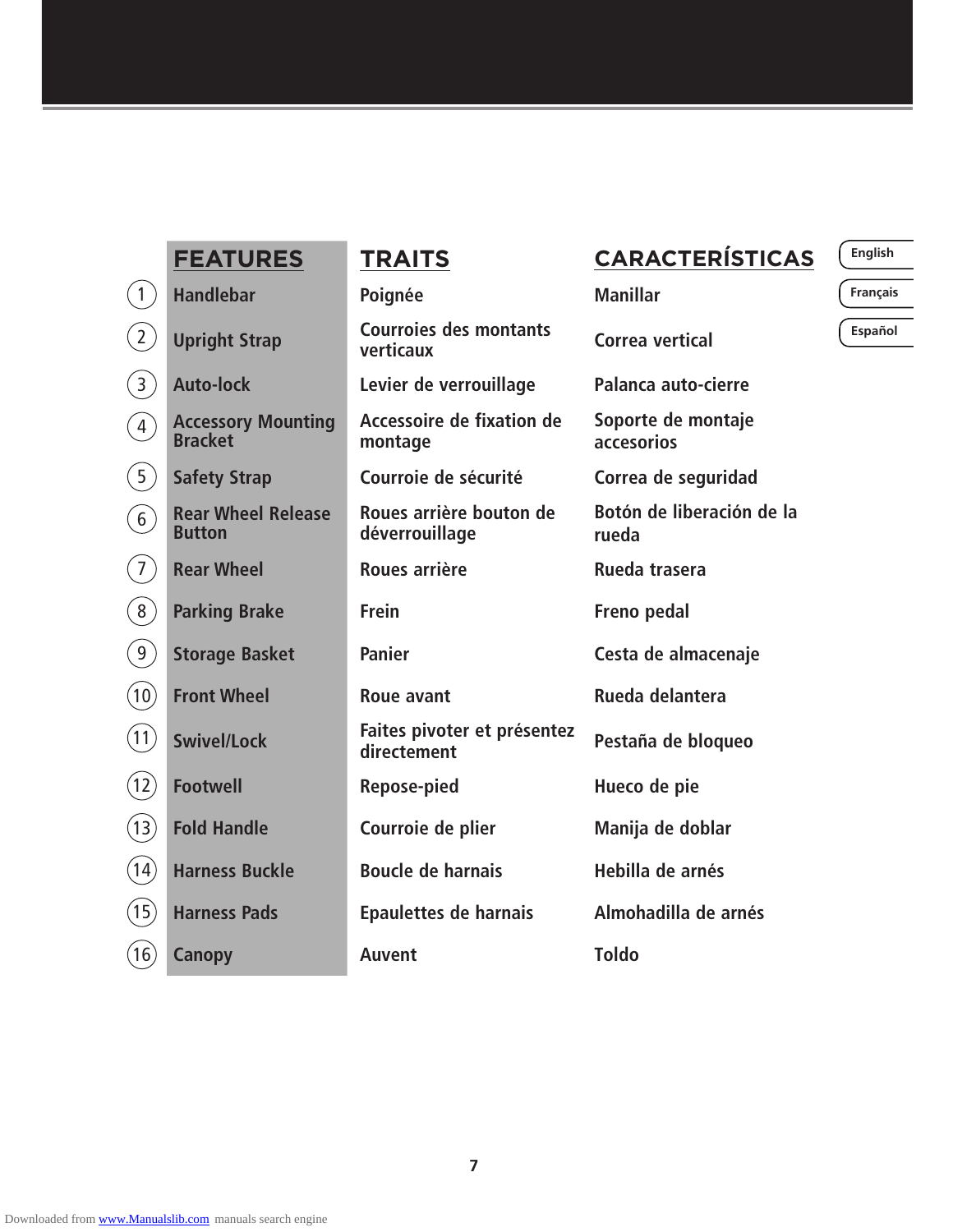

**Español**





# **FRAME**

- 1 Unpack the stroller from the box and set the wheels aside.
- 2 Unfold the stroller by pulling the Auto-lock Lever [3] and lifting the Handlebar [1] away from the lower frame. The stroller will click into place.

# **CADRE**

- 1 Déballer la poussette de la boîte et mettre les roues de côté.
- 2 Déplier la poussette en tirant sur le levier de verrouillage [3] tout en levant la poignée [1] loin du fond du cadre. La pousette cliquera en place.

# **CHASIS**

- 1 Saque el cochecito de su caja y aparte las ruedas.
- 2 Comience a desdoblar el cochecito tirando la palanca de auto-cierre [3] a la vez que empuja la parte de abajo del chasis en dirección opuesta al manillar. El cochecito encajará en la posición correcta.

**WARNING:** Ensure that all the locking devices are engaged before use.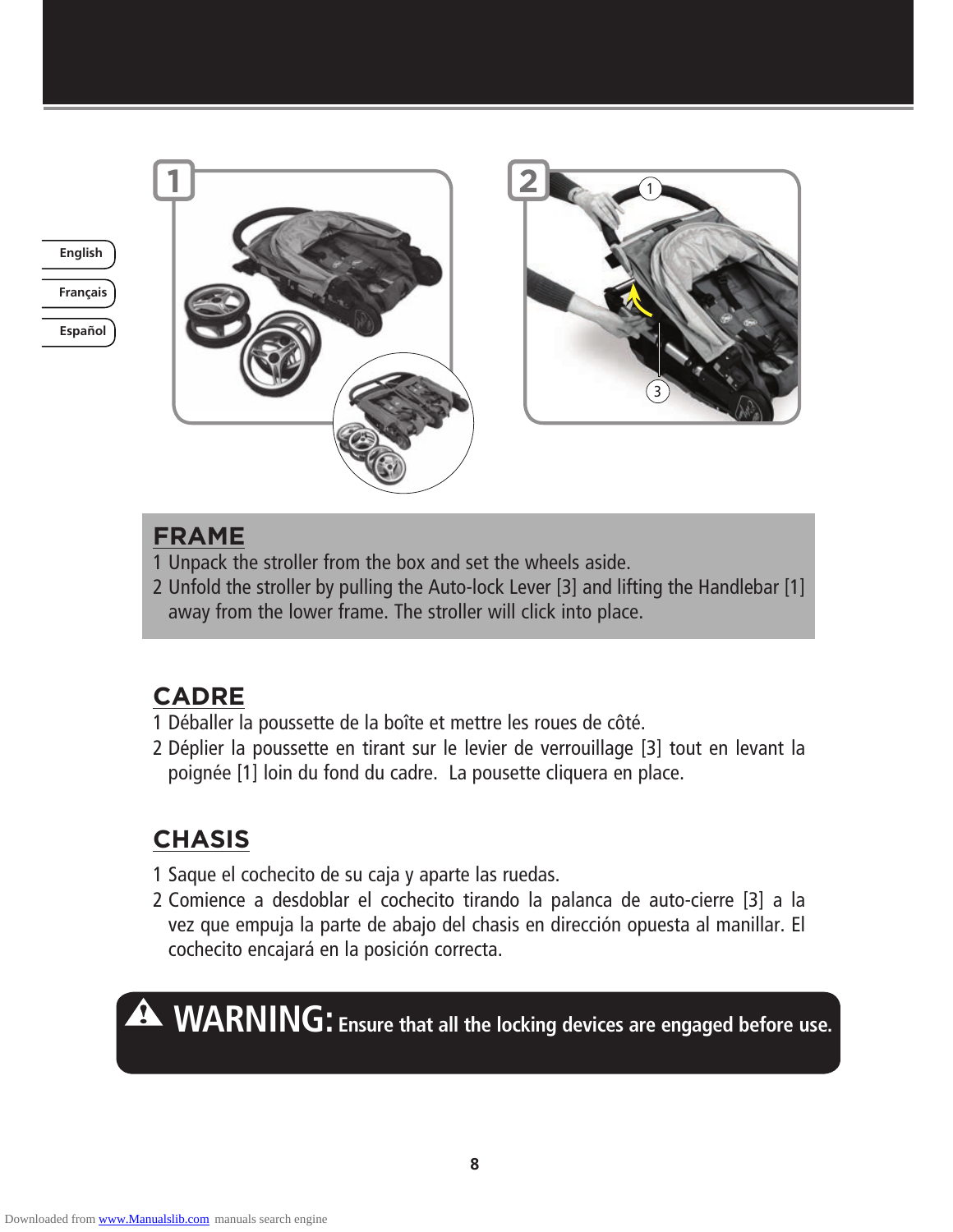

**Français English**

**Español**

3 Place the stroller in the upright position. 4 Snap the red Safety Strap [5] to the frame under the fold mechanism before use.

- 3 Placer la poussette dans la position droite.
- 4 Attacher les boutons-pression de la courroie de sécurité [5] rouge sous le mécanisme de pliage avant l'utilisation.
- 3 De la vuelta al cochecito para ponerlo de pie.
- 4 Abroche la correa roja de seguridad [5] al chasis, bajo el mecanismo de doblado, antes de su uso.



**ADVERTENCIA: Asegúrese de que todos los dispositivos de seguridad están activados antes del uso.**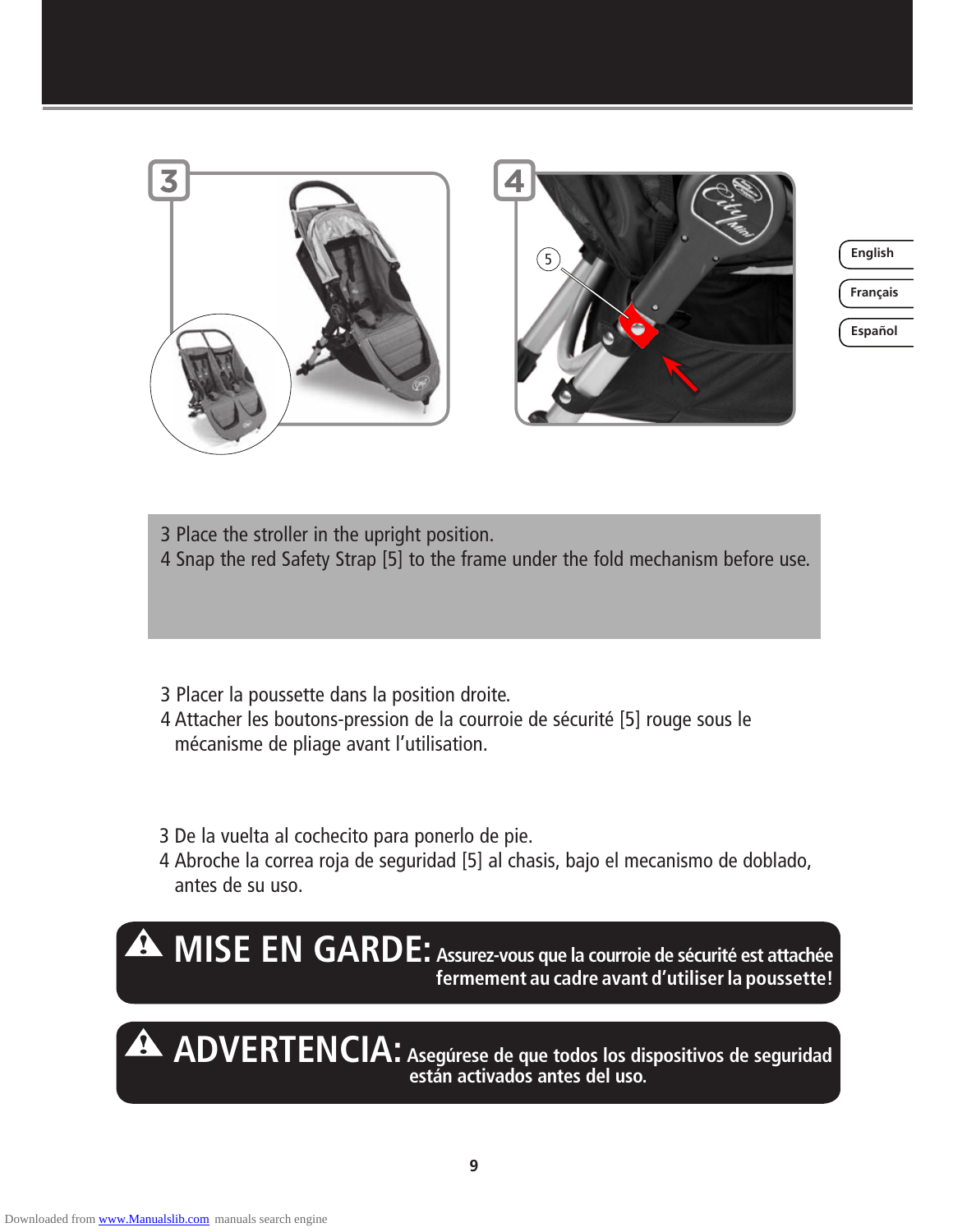

**Français**

**Español**





# **FRONT WHEEL**

#### **Installation**

- 1 Lay stroller on its back so the Handlebar is resting on the floor.
- 2 Attach the Front Wheel [10] by sliding it into the front wheel mount until it clicks. Gently pull on the Front Wheel to make sure it is properly attached.

### **Removal**

• While pressing the front wheel release button, gently slide the Front Wheel [10] out of the front wheel mount.

# **ROUE AVANT**

# **Installation**

- 1 Déposer la poussette pour que la poignée soit sur le plancher.
- 2 Insérer la roue avant [10] en la glissant dans le support pour la roue avant jusqu'à ce qu'elle clique en place. Tirer doucement sur la roue avant pour vous assurer qu'il est correctement serré.

# **Enlevement**

• Tout en poussant le bouton de déverrouillage de roue avant, faire sortir doucement la roue avant [10] de la monture de la roue.

# **RUEDA DELANTERA**

# **Instalar la rueda delantera**

- 1 Tumbe el cochecito de manera que el manillar se apoye en el suelo.
- 2 Introduzca el eje de la rueda delantera [10] en el chasis hasta que haga clic en su lugar. Tire suavemente de la rueda para asegurarse de que queda bloqueada en su sitio.

# **Desmontar la rueda delantera**

• Presione el botón de liberación de la rueda al mismo tiempo que tirando la rueda [10] para sacarla del chasis.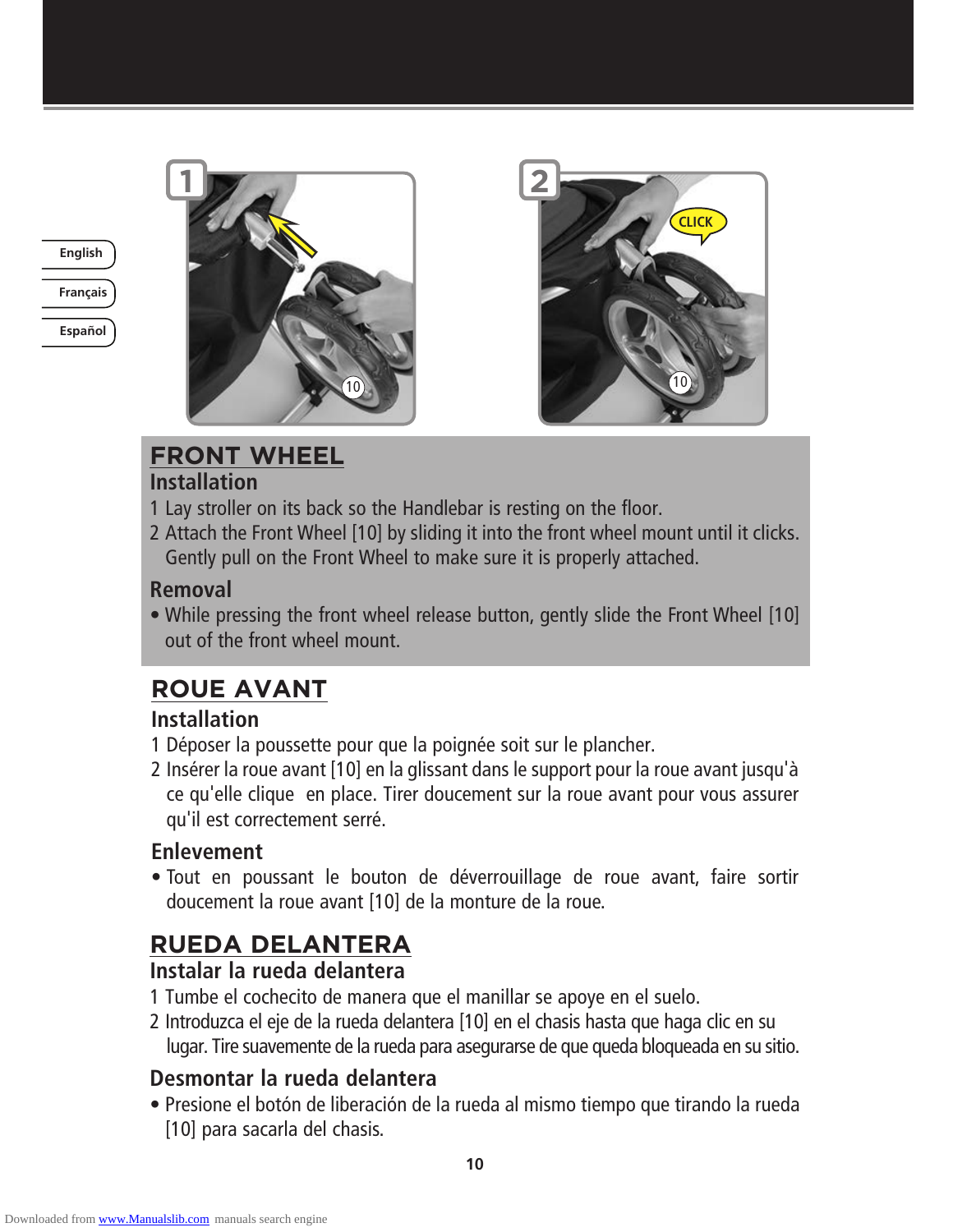



**Français**

**Español**

#### **Swivel Feature**

- 3 Raise the Swivel Lock [11] to allow the front wheel assembly to swivel.
- 4 Press down on the Swivel Lock [11] to lock the front wheel assembly in a fixed position for long distance strolling.

**NOTE:** When loading and unloading child, lock the front wheel in a fixed position. Although the front wheel of your City Mini locks it is not intended for jogging or exercise purposes.

#### **Trait de pivoter**

3 Enlever le verrouillage de pivoter [11] pour permettre à la roue avant de pivoter. 4 Pousser le verrouillage de pivoter [11] en bas pour fermer à clef la roue avant en position fixe.

**REMARQUE :** En chargeant et en déchargeant l'enfant, fermez toujours la roue en position fixe. Bien que la roue avant de votre City Mini se serre, il ne soit pas destiné pour des buts d'exercice ou de jogging.

Pestaña de bloqueo de la rueda delantera

- 3 Suba la pestaña [11] para permitir que la rueda gire libre.
- 4 Baje la pestaña [11] para bloquear la rueda delantera en posición fija para recorrer mayores distancias.

**NOTA:** Para subir y bajar al niño, baje la palanca a la posición bloqueo de la rueda delantera. Aunque la rueda delantera de su City Mini se bloquea, no es un coche diseñado para correr con él.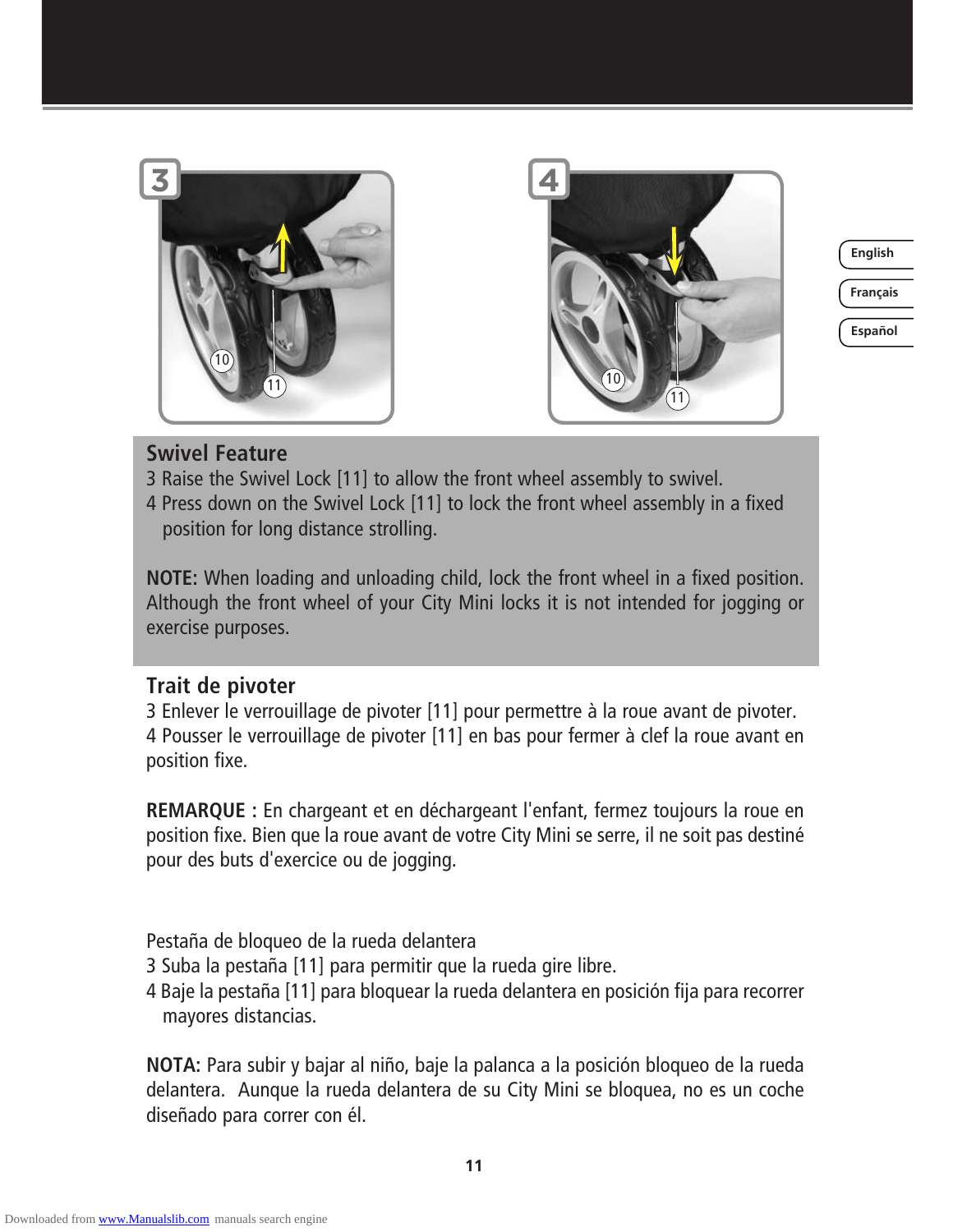

# **Français**

**English** 7

**Español**

# **REAR WHEELS**

#### **1 Installation**

- Align the Rear Wheel [7] axle with the wheel mount on the stroller frame and insert it into the wheel mount until it clicks into place.
- Gently pull on the Rear Wheel [7] to make sure it is properly attached.

### **2 Removal**

• While pressing the Wheel Release Button [6], gently slide the Rear Wheel [7] out of the wheel mount.

# **ROUES ARRIÈRES**

#### **1 Installation**

- Aligner l'essieu de la roue arrière [7] avec la monture de la roue sur le cadre de la poussette et insérer-le dans la monture de la roue jusqu'à ce qu'elle clique en place.
- Tirer doucement sur la roue pour vous assure que la roue arrière [7] est bien verrouillée en place.

### **2 Enlevement**

• Tout en poussant le bouton de déverrouillage de roue arrière [6], faire sortir doucement la roue arrière [7] de la monture de la roue.

# **RUEDAS TRASERAS**

### **1 Instalar las ruedas traseras**

- Alinee el eje de la rueda trasera [7] con su entrada en el chasis.
- Deslice el eje en la entrada de la rueda hasta que haga clic una vez que esté en su sitio. Tire suavemente de la rueda [7] para asegurarse de que queda bloqueada en su sitio.

# **2 Desmontar las ruedas traseras**

• Presione el botón de liberación de la rueda [6] al mismo tiempo que tirando la rueda [7] para sacarla del chasis.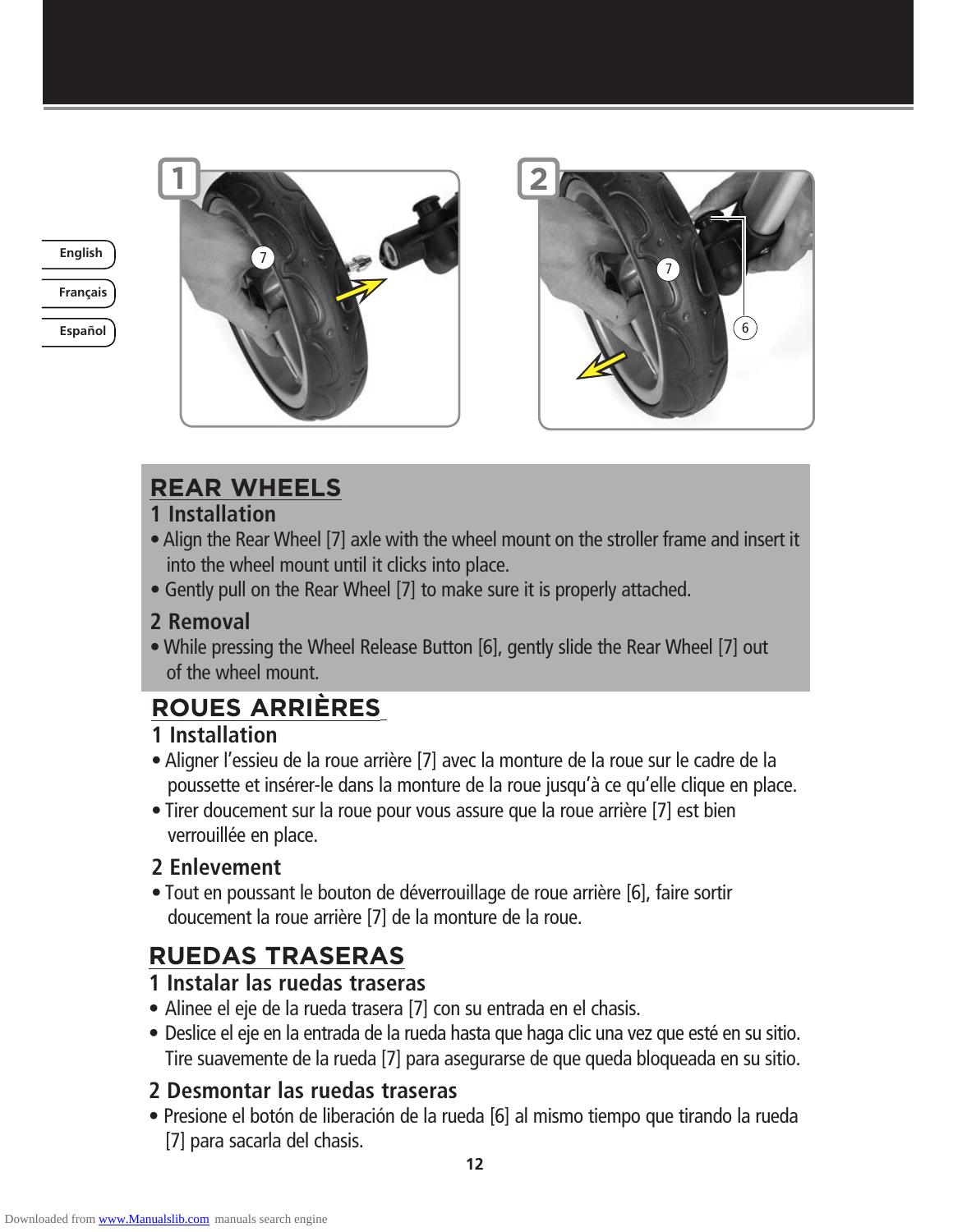

**Engaged** / Engagé / Activado



**English**

**Français**

**Español**

 **/ Engagé / Activado / Désengagé / Desactivado**

# **BRAKE**

1 Simply push the Parking Brake [8] pedal down to engage the brakes.

2 Lift it up to release.

# **FREIN**

1 Presser simplement la pédale de frein [8] vers le bas pour engager le frein

2 Relever pour le relâcher.

# **FRENO**

1 Simplemente pise el freno pedal [8] hacia abajo para activar el freno de estacionamiento

2 Tire hacia arriba para desactivarlo.

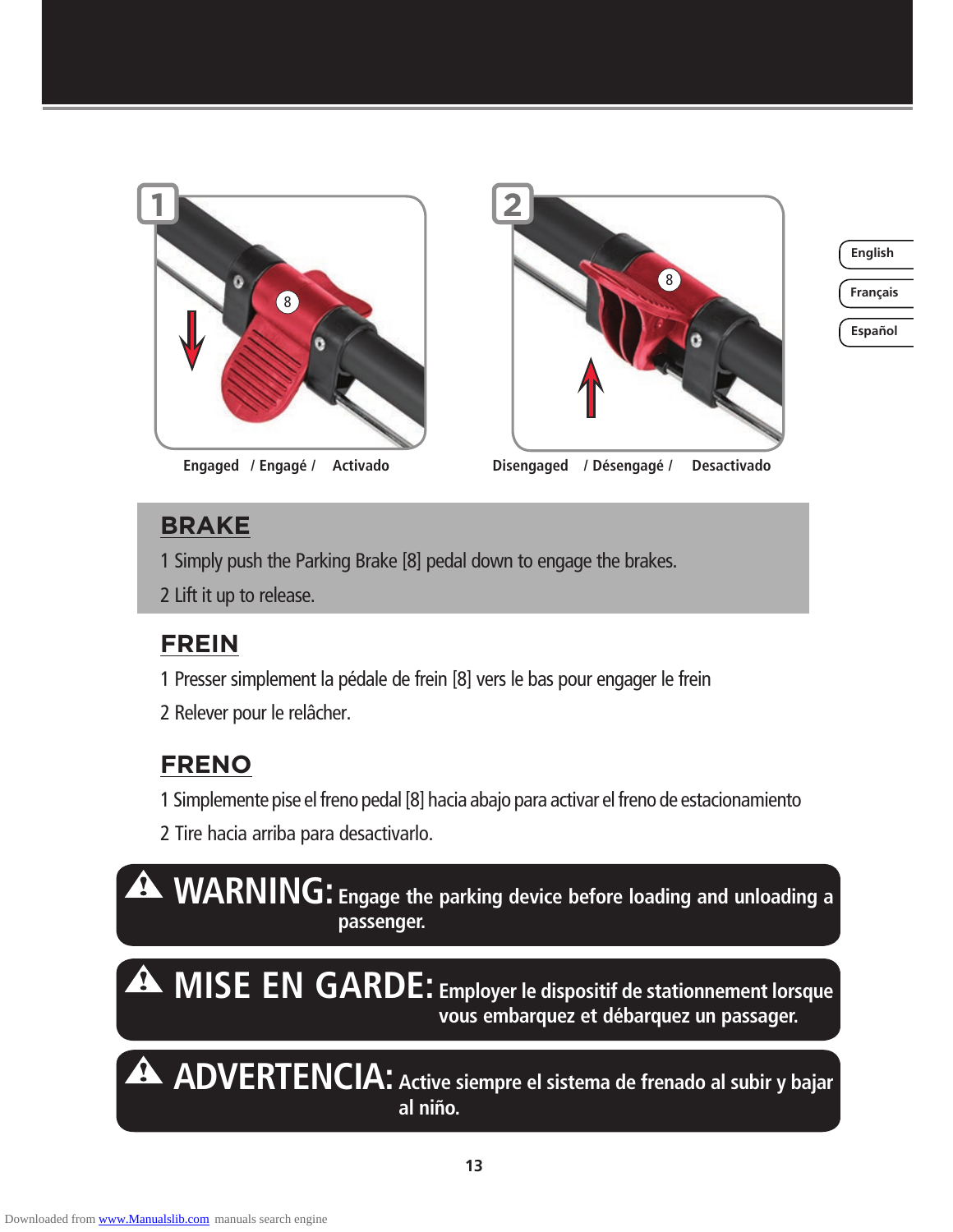

**Español**





# **CANOPY**

### **Attach the Canopy to the Frame**

- 1 Slide the Canopy [16] peg into the top hole of the Accessory Mounting Bracket [4] until it clicks into place. (The bottom hole can be used to attach Baby Jogger accessories to your stroller.)
- 2 Wrap the hook-and-loop strap around the Handlebar [1] frame at the top and on the side of the Canopy [16]. Fasten the snap to the Handlebar [1] and attach the strap to the seat back.

# **AUVENT**

# **Attacher l'auvent au cadre**

- 1 Glisser l'essieu de l'auvent dans le premier trou de la fixation de montage d'accessoires [4] sur le cadre jusqu'à ce qu'il clique en place. (Le trou du bas peu être utilisé pour ajouter d'autres accessoires Baby Jogger.)
- 2 Attacher la courroie de crochet-et-boucle autour du cadre de la poignée [1] en haut et sur le côté de l'auvent [16]. Fixer le bouton-pression au poignée [1] et attachez la courroie au dos du siège.

# **TOLDO**

# **Acoplar el toldo al chasis**

- 1 Introduzca el eje del toldo [16] en el agujero superior de soporte de montaje de accesorios [4]hasta que oiga como encaja en su posición. (El agujero inferior se puede utilizar para acoplar otros accesorios Baby Jogger al cochecito).
- 2 En la parte superior y en el lateral del toldo [16], pegue la tira de gancho-y-lazo alrededor de la parte superior del manillar [1], abroche los automáticos y pegue el gancho-y-lazo a la parte de atrás del asiento.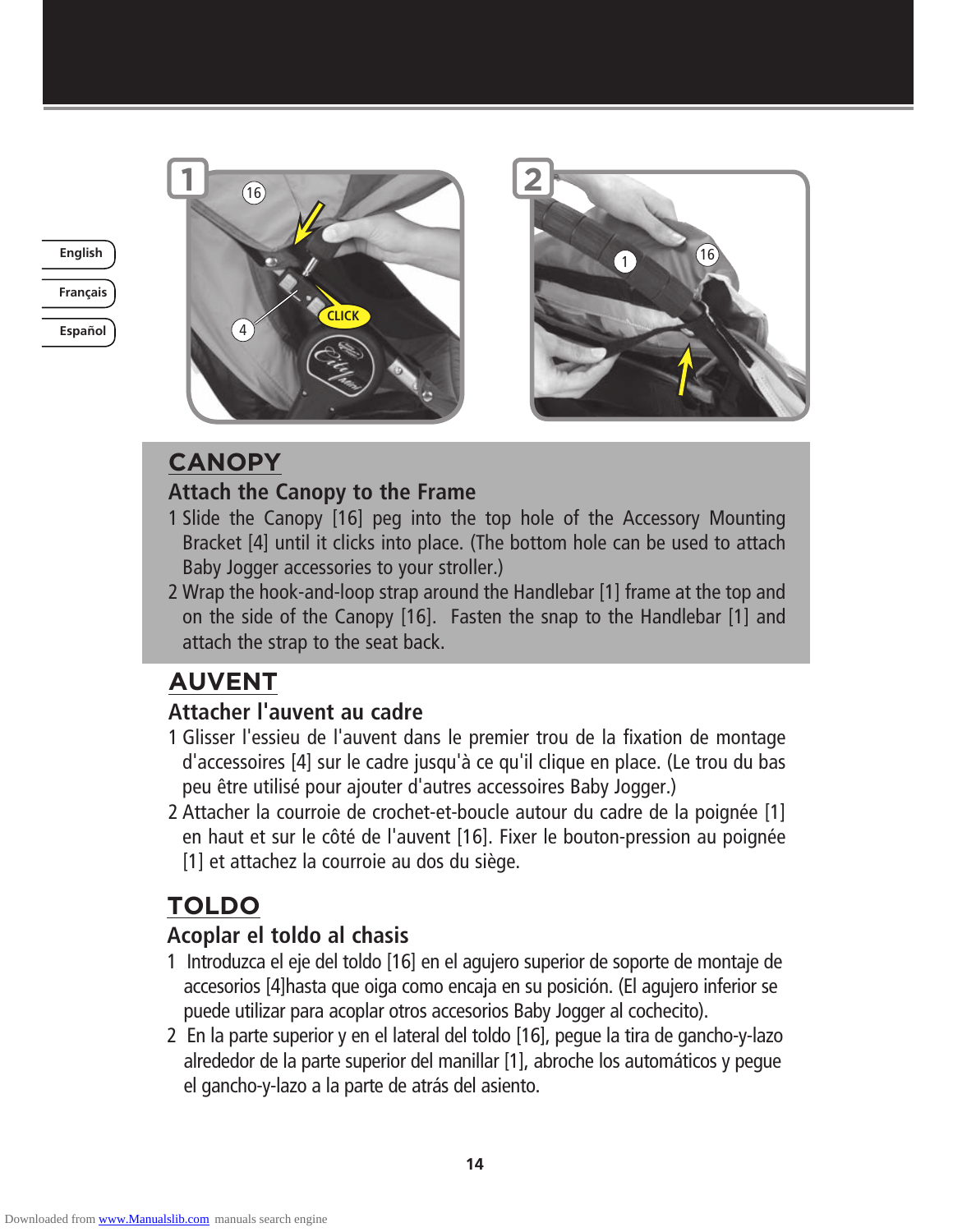

**Français**

**Español**

3 Secure the top of the Canopy [16] around the stroller frame with the hook-andloop tab.

#### **Remove the Canopy**

- 4 Unfasten the hook-and-loop at the top of the canopy and press the top gray button on the Accessory Mounting Bracket [4] to release the canopy peg.
- 3 Une fois que l'auvent [16] est en place, aligner les languettes de crochet-etboucle sur la console et l'auvent.

#### **Enlever l'auvent**

- 4 Déboucler le crochet-et-boucle sur l'auvent et presser le bouton gris superieur de la fixation de montage d'accessoires [4] pour enlever la cheville de l'auvent.
- 3 Asegure la parte de arriba del toldo [16] alrededor del cochecito con la tira de gancho-y-lazo.

#### **Quitar el toldo**

4 Presione los botones grises del soporte de montaje de accesorios [4] par liberar el toldo y desabroche las etiquetas del gancho-y-lazo de la parte superior del toldo.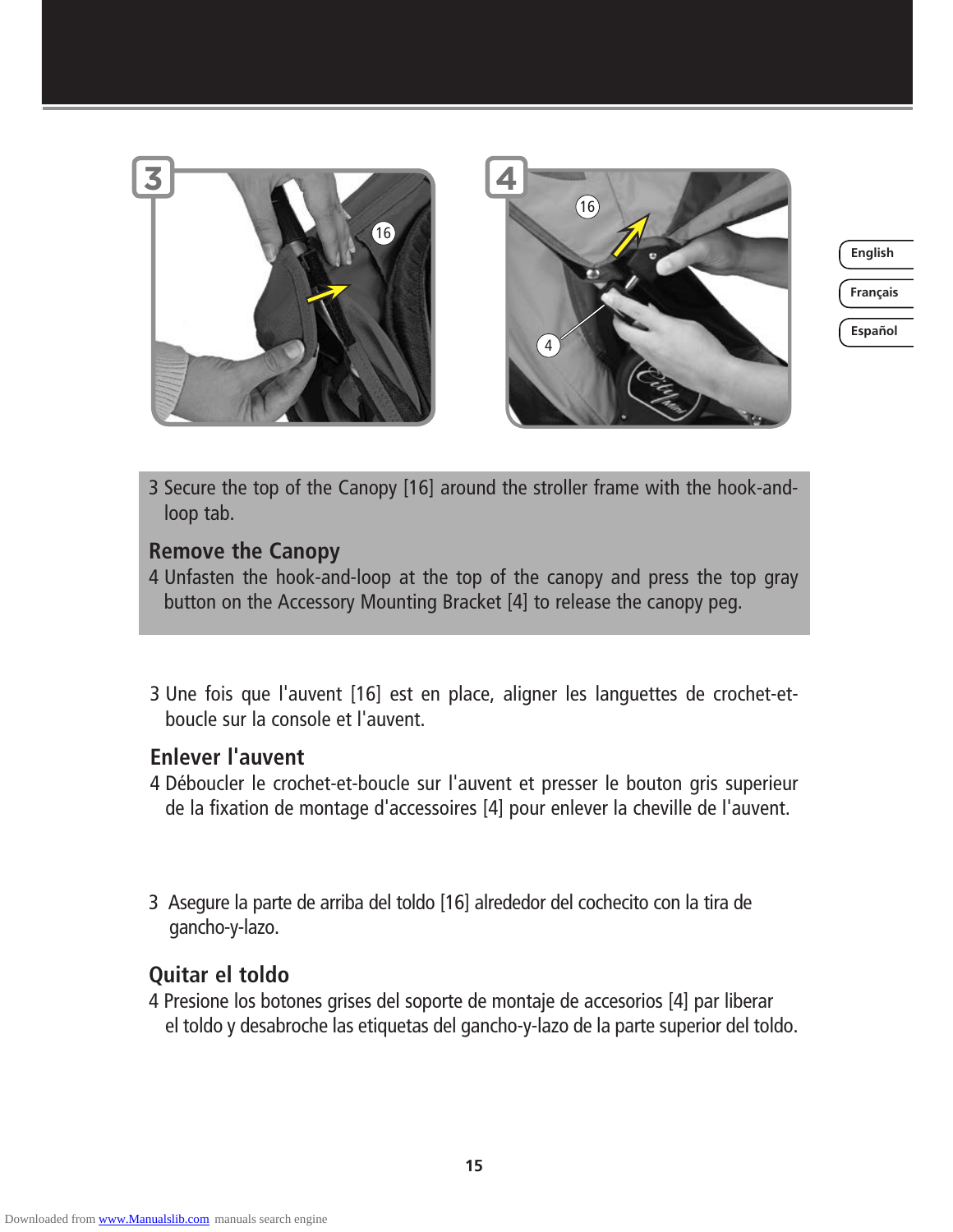

**Français**

**Español**



## **SAFETY HARNESS Adjust Harness Height**

1 Unclip top of shoulder strap from the seat and re-clip on the pair of seat loops closest to child's shoulder height.

# **HARNAIS DE SÉCURITÉ**

### **Ajuster la hauteur du harnais**

1 Détacher le haut du baudrier du siege et réattacher sur les boucles du siège près de l'épaule de l'enfant.

# **ARNÉS DE SEGURIDAD**

### **Ajustar la altura del arnés**

- 1 Desabroche la parte superior de la tira del hombro del asiento y abróchela en la hebilla más próxima a la altura del hombro del niño.
- **WARNING: Avoid serious injury from falling or sliding out. Always properly adjust and fasten safety harness.**

**WARNING:** Always use the crotch strap in combination with the  **shoulder straps and waist belt.**

# **MISE EN GARDE: Prévenir les blessures sérieuses à votre enfant en utilisant le harnais de sécurité.**

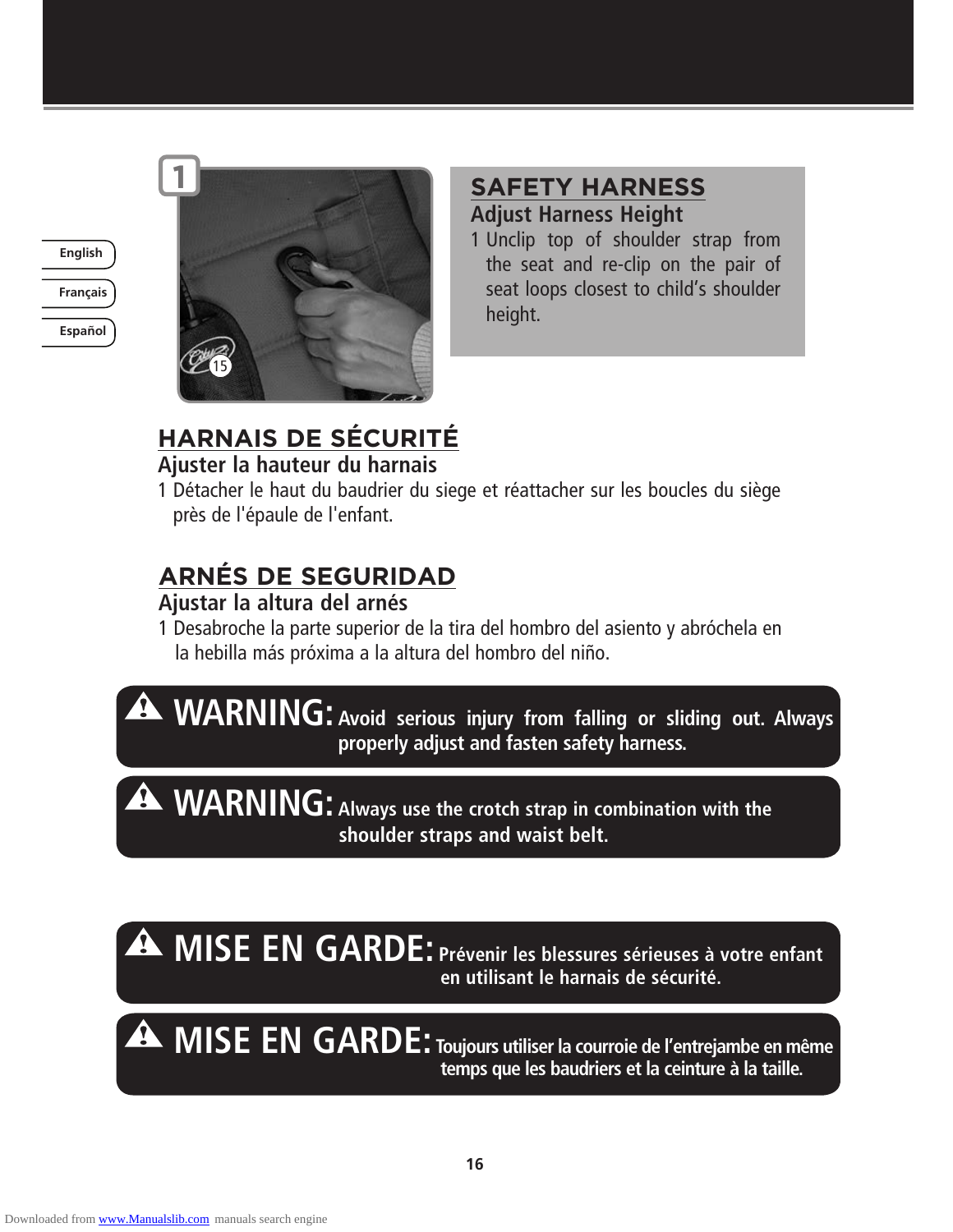

**Français**

**Español**

#### **Adjust Harness Length**

- 2 Pull the Harness Pads [15] down, close to the Harness Buckle.
- 3 Hold the plastic guide and pull the strap end to tighten, or pull the upper harness strap to loosen.

#### **Ajuster la longueur de la courroie à l'épaule**

- 2 Tirer les epaulettes de harnais [15] vers le bas près de la boucle du harnais.
- 3 Tenir le guide en plastique et tirer le bout de la courroie pour serrer ou la courroie du haut pour déserrer.

#### **Ajustar la longitud del arnés**

- 2 Mueva las almohadillas del arnés [15] hacia el cierre del arnés de la entrepierna.
- 3 Sujete la guía de plástico y tire de la correa hacia arriba o hacia abajo para alargar o acortar.

**ADVERTENCIA: Evite lesiones graves por caídas o deslizamientos. Ajuste correctamente y abroche siempre el arnés de seguridad.**

**ADVERTENCIA: Utilice siempre la correa de entrepierna en combinación con los tirantes y el cinturón.**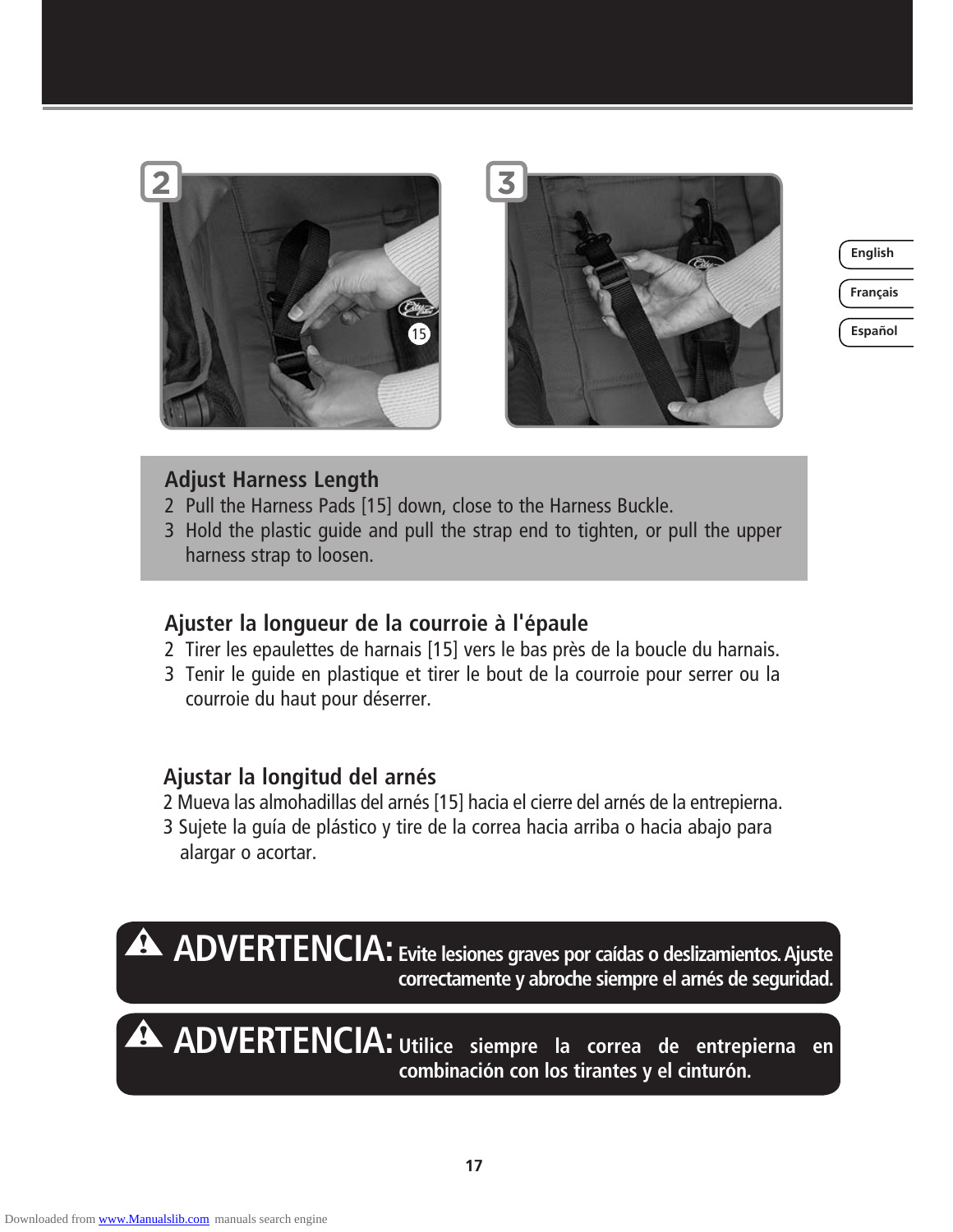

**Español**





#### **Buckle the Harness**

4 Fasten both shoulder strap buckles into the crotch strap Buckle [14]. The buckles should always be clicked into place before use.

#### **Unbuckle the Harness**

5 Press both sides of the shoulder buckles to release them from the crotch buckle.

#### **Attacher le harnais**

4 Mettre les boucles des deux baudriers dans la boucle [14] de la courroie de l'entrejambe. Les boucles devraient toujours cliquer en place avant l'utilisation.

#### **Détacher le harnais:**

5 Presser les deux côtés des boucles des baudriers pour les libérer de la boucle de l'entrejambe, une à la fois.

#### **Abrochar el arnés**

4 Solo hay que introducir las hebillas laterales en la central [14] hasta que encajen con un clic.

#### **Desabrochar**

5 Presione un lado del botón central y tire de la correspondiente hebilla lateral en la dirección opuesta a la hebilla central. Repita con el otro lado.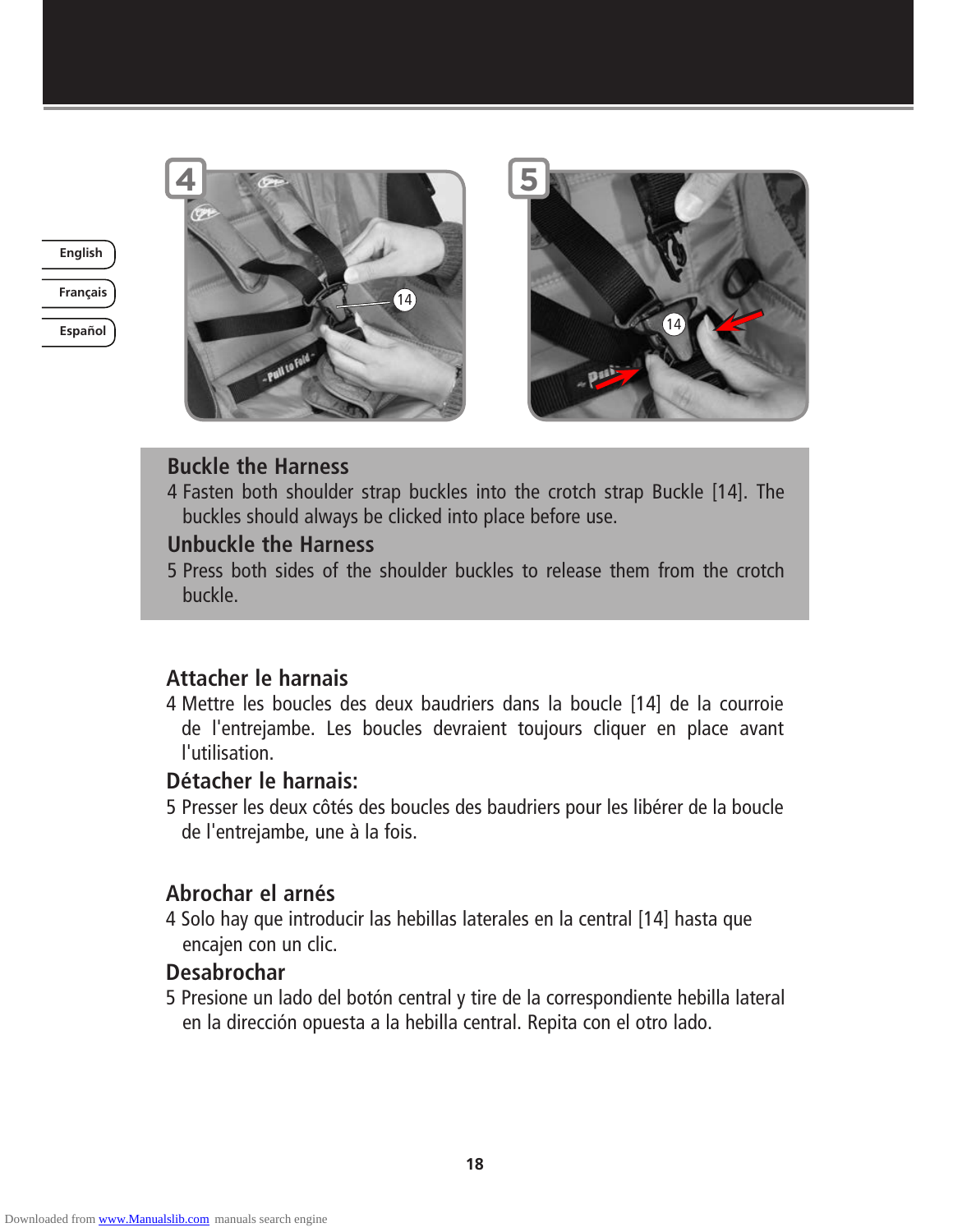



**Français**

**Español**

# **SEAT**

#### **Recline the Seat**

- 1 Pinch the clamp behind the seat, and slide it down to desired recline.
- 2 Pull seat down on both sides to match recline position of clamp.
- Reverse steps to return to the upright position.

# **SIÈGE**

### **Incliner le siège**

- 1 Pincez l'attache derrière la place et faites-les glisser en bas à désiré s'allongent.
- 2 Baissez la place des deux côtés pour vous accorder appuient la position d'attaches. Refaire les étapes à l'inverse pour retourner à la position verticale.

# **ASIENTO**

### **Reclinar el asiento**

- 1 Presione la pinza de detrás del asiento y deslícela hacia abajo hasta alcanzar el grado deseado de reclinación.
- 2 Baje ambos lados del asiento hasta alcanzar la reclinación de la pinza. Invierta el procedimiento para volver a la posición inicial.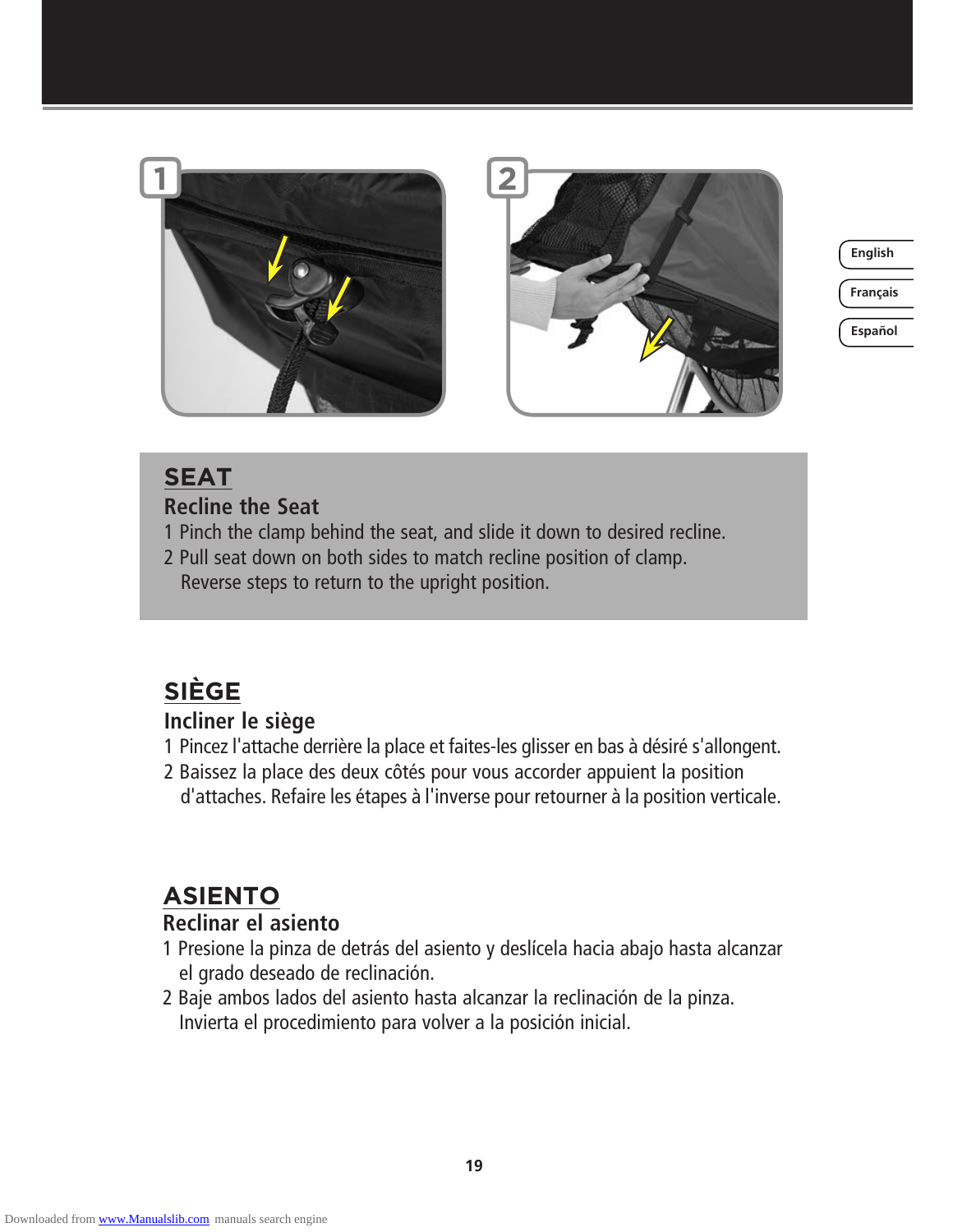

**Español**





#### **Removing the seat**

- 3 Remove the canopy [16]. Starting with the top snap closest to the handle and working your way down the entire frame, unsnap seat from frame.
- 4 Unfasten seat straps from around the bottom/back of the frame, located behind the Front Wheel [10].

#### **Enlever le siège**

- 3 Enlever l'auvent [16]. En commençant par le bouton-pression le plus près de la poignée, continuer en descendant le long du cadre, pour détacher le siège du cadre.
- 4 Détacher les courroies du siege d'autour du bas/arrière du cadre, situé derrière la roue avant [10].

#### **Quitar el asiento**

- 3 Quite el toldo [16]. Empezando por el automático superior más cercano al manillar y siguiendo por el resto del asiento, desabroche todos los automáticos.
- 4 Desabroche las cintas del asiento de la parte trasera inferior del chasis, detrás de la rueda delantera [10].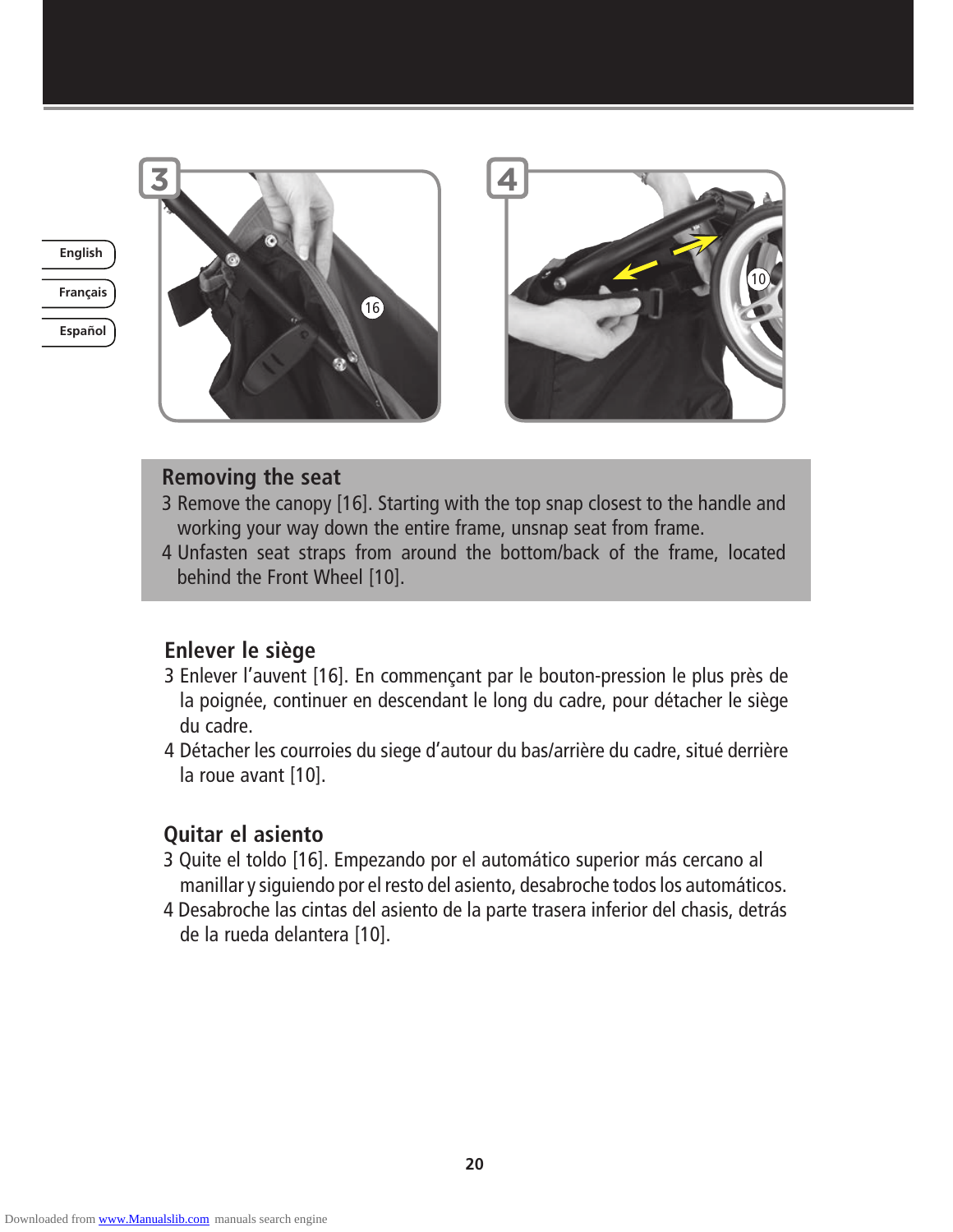

- 5 Locate the fold strap rings connected to the stroller frame underneath the stroller seat. Unscrew the fold strap rings and unhook from the fold mechanism.
- 5 Trouvez les anneaux de de courroies de pli connectés au cadre de poussette au-dessous du siège de poussette. Desserrer les anneaux de courroies de plis et detacher-les du mécanisme de pliage.

**Français**

**Español**

5 Localice los mosquetones de la correa de doblado conectados al chasis del cochecito debajo del asiento de cochecito.

**WARNING:** Always be sure the safety strap is securely snapped onto the  **frame before using stroller!**

**MISE EN GARDE: Assurez-vous que la courroie de sécurité est attachée fermement au cadre avant d'utiliser la poussette!** 

# **ADVERTENCIA: Asegúrese de que todos los dispositivos de seguridad están activados antes del uso.**



*Weather Cover: If desired, pull the weather cover down and over the seat back mesh. Secure firmly over both sides of the seat. When not in use, roll up the weather cover and*  fasten it with the elastic loop and barrel provided under *the canopy fabric.*

*Housse Protectrice: Si désiré, tirer la housse protectrice par-dessus le dos du siège en filet. Attacher fermement sur les deux côtés du siège. Lorsqu'il n'est pas utilisé, rouler la housse et attacher avec les boucles élastiques et attaches fournies sous le tissu au haut du siège.*

*Capa de lluvia: si lo desea, retire la capa de lluvia hasta la parte de redecilla de detrás del asiento. Asegúrela bien en ambos lados del asiento. Cuando no la use, enróllela y sujétela con la goma elástica en el toldo del cochecito.*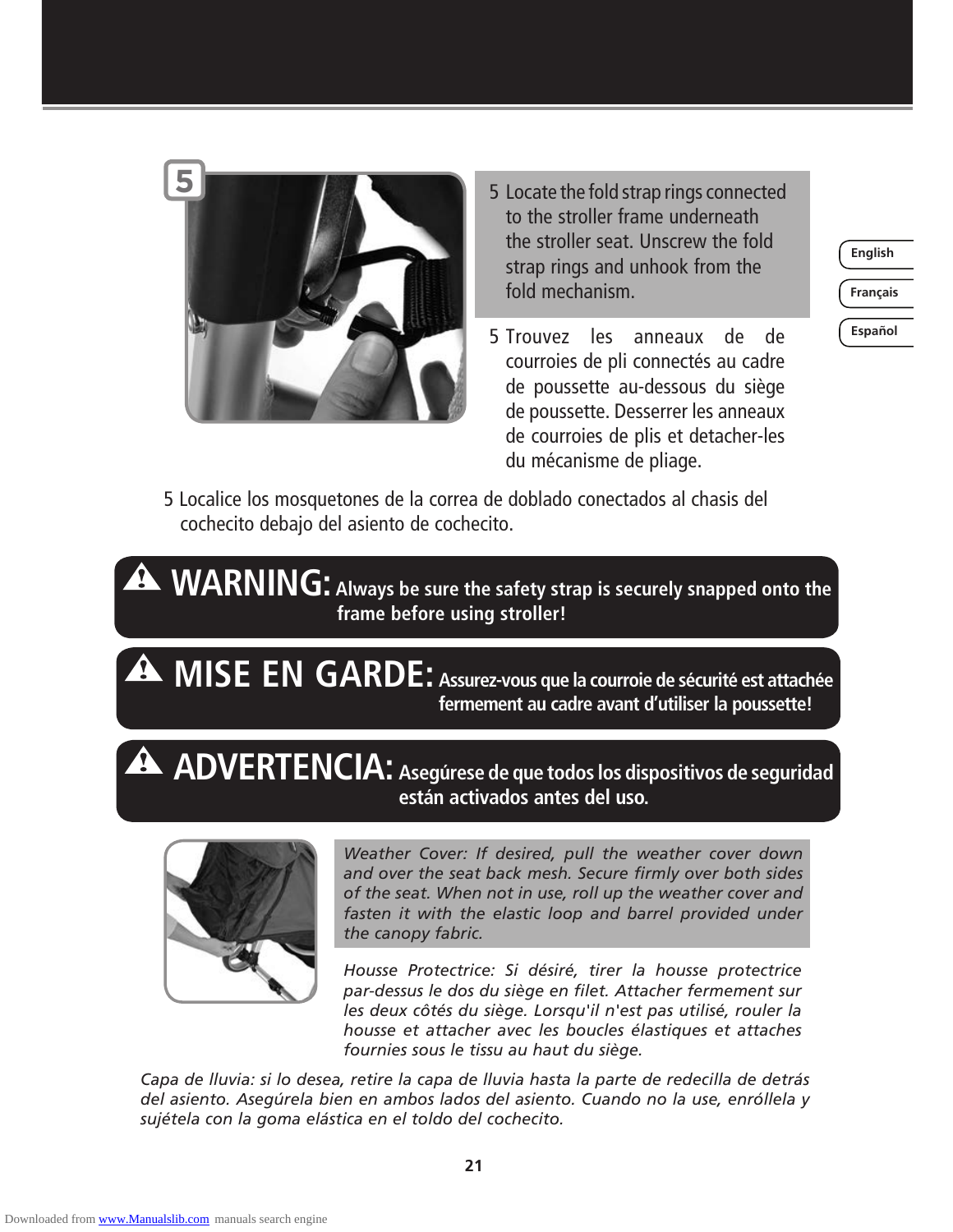







# **CORREAS VERTICALES**

# **UPRIGHT STRAPS**

- 1 Locate the hook-and-loop Upright Strap [2] on the back of the seat below the Handlebar grip.
- 2 Slide the strap between the seat fabric and the stroller frame.
- 3 Wrap the hook-and-loop strap snugly around the stroller frame tubing and fasten to the hook-and-loop tab on the back of the seat to push seat forward. Repeat these steps on the opposite side to place the seat in its most upright position.

# **COURROIES DES MONTANTS VETICAUX**

1 Localiser la courroie des montants verticaux [2] de crochet-et-boucle à l'arrière du siège en-dessous de la poignée du guidon.

2 Glisser la courroie entre le tissu du siège et le cadre de la poussette.

- 3 Enrouler et serrer la courroie crochet-et-boucle autour du tube du cadre de la poussette et attacher la patte crochet-et-boucle au dos du siège pour avancer le siège vers l'avant. Répéter les mêmes étapes sur le côté opposé pour placer le siège à sa position la plus verticale.
- 1 Localice la correa vertical [2] de gancho-y-lazo al dorso del asiento debajo del apretón de manillar.
- 2 Deslice la correa entre la tela de asiento y el marco de cochecito.
- 3 Envuelve la correa de gancho-y-lazo cómodamente alrededor de la tubería de marco de cochecito y fije a la etiqueta de gancho-y-lazo al dorso del asiento para empujar el asiento adelante. Repita estos pasos sobre el lado de enfrente para colocar el asiento en su posición más derecha.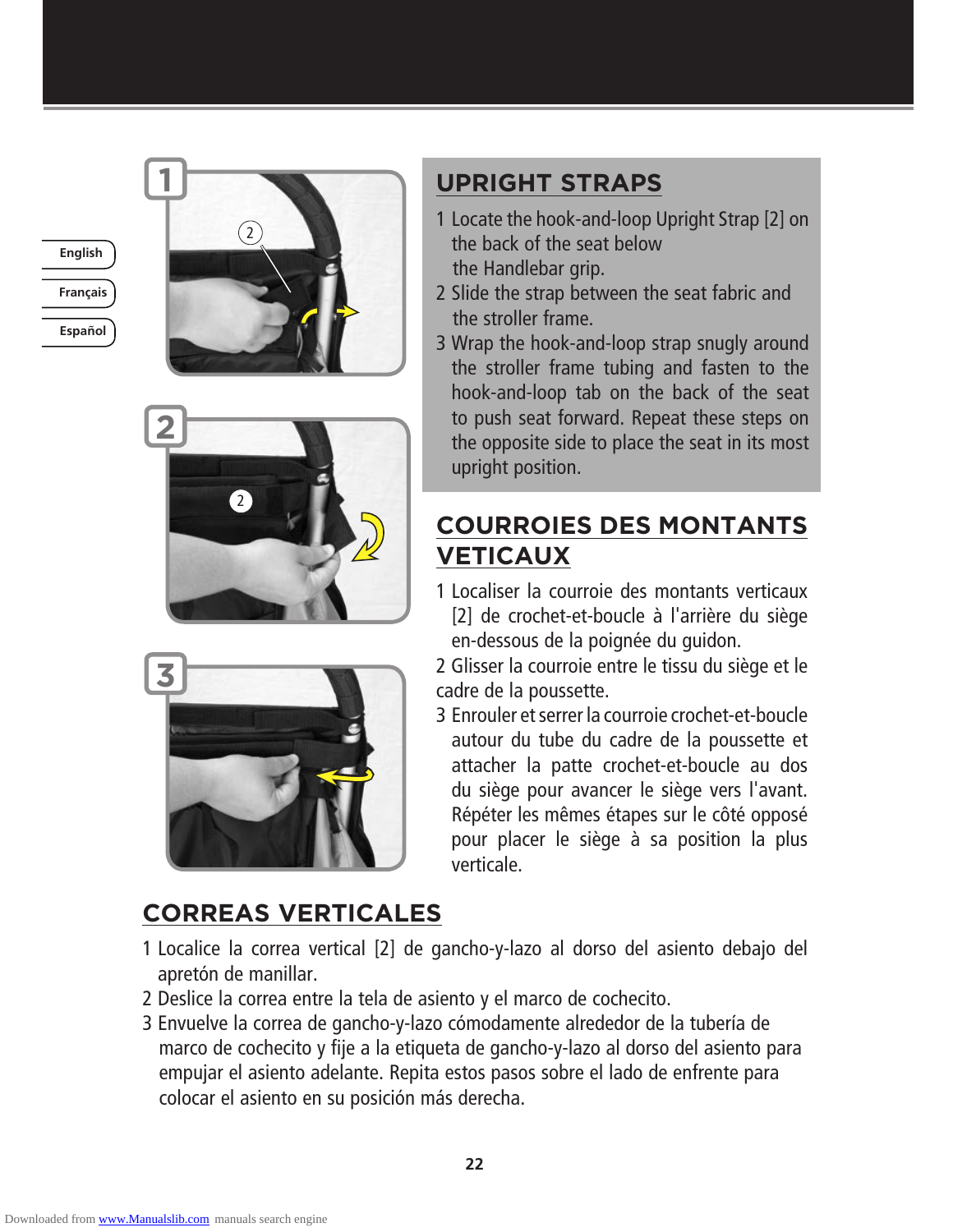



**Français**

**Español**

# **BASKET REMOVAL**

- 1 From the rear of the stroller: Unsnap the top snaps of the Basket [9] from around the frame tubing above the middle crossbar. Unsnap the bottom snaps of the basket from around the frame tubing below the middle crossbar.
- 2 From the front of the stroller: Unsnap lower seat fabric to expose the bottom front portion of frame. Unfasten the hook-and-loop tab from around the frame tubing. Snap the seat fabric to the frame once complete.

# **ENLEVER LE PANIER**

- 1 Depuis l'arrière de la poussette, défaire les boutons-pression du haut du panier [9] d'autour du cadre au-dessus de la barre transversale du milieu. Défaire les boutons-pression du bas du panier d'autour du cadre sous la barre transversale du milieu.
- 2 Du devant de la poussette, défaire les boutons-pression du bas du tissu du siège pour exposer la portion du bas du cadre. Défaire les courroies crochetet-boucle du panier d'autour du tube de cadre. Réattacher les boutonspression du tissu du siège lorsque terminé.

# **QUITAR LA CESTA**

- 1 Desde la parte de atrás de cochecito: Desabroche los automáticos superiores e inferiores de la cesta [9] que se encuentras por encima y por debajo de los tubos cruzados del chasis.
- 2 Desde la parte delantera del cochecito: Desabroche la parte de debajo de la tela del asiento para dejar al descubierto la parte de frontal inferior del chasis del cochecito. Desabroche el gancho-y-lazo de la cesta de alrededor del tubo del chasis. Abroche de nuevo los automáticos del asiento una vez terminado.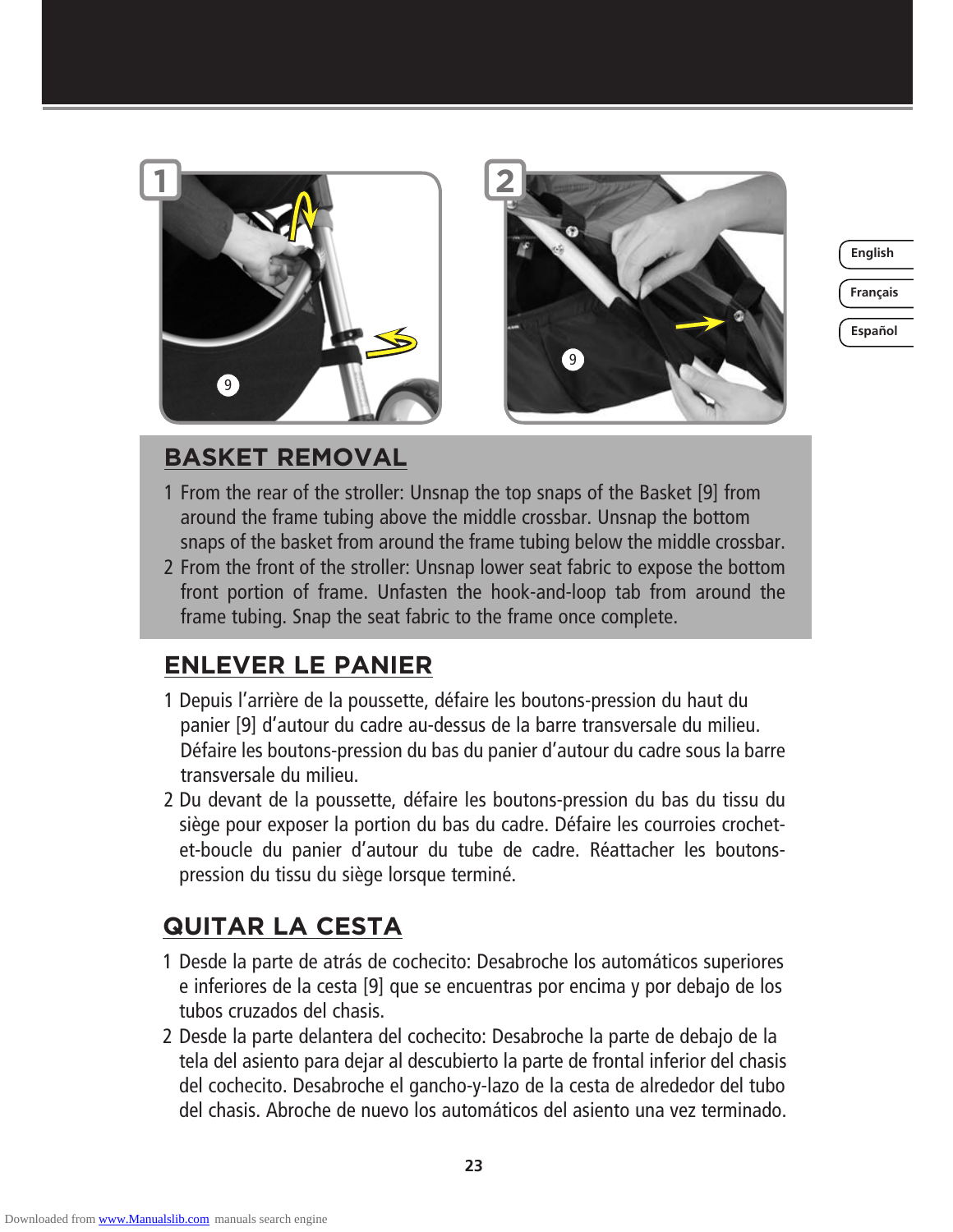**Français English**







# **QUICK FOLD TECHNOLOGY**

- 1 Remove the child from the seat. Unsnap the red Safety Straps [5] from the frame.
- 2 Pull upwards on the "Pull to Fold" Fold Handle [13] with a gentle tug and your stroller will fold in half.

# **PLIAGE**

- 1 Enlevez l'enfant de la place. Enlevez des courroies de sécurité [5] rouges de la charpente.
- 2 Tirez en haut sur la courroie de plier [13] avec une résistance douce.

# **DOBLADO**

- 1 Quite al niño del asiento. Desabroche del marco la cinta de seguridad [5] roja.
- 2 De un tirón hacia arriba de la cinta que lleva escrito "Pull to Fold" y el cochecito se doblará por la mitad.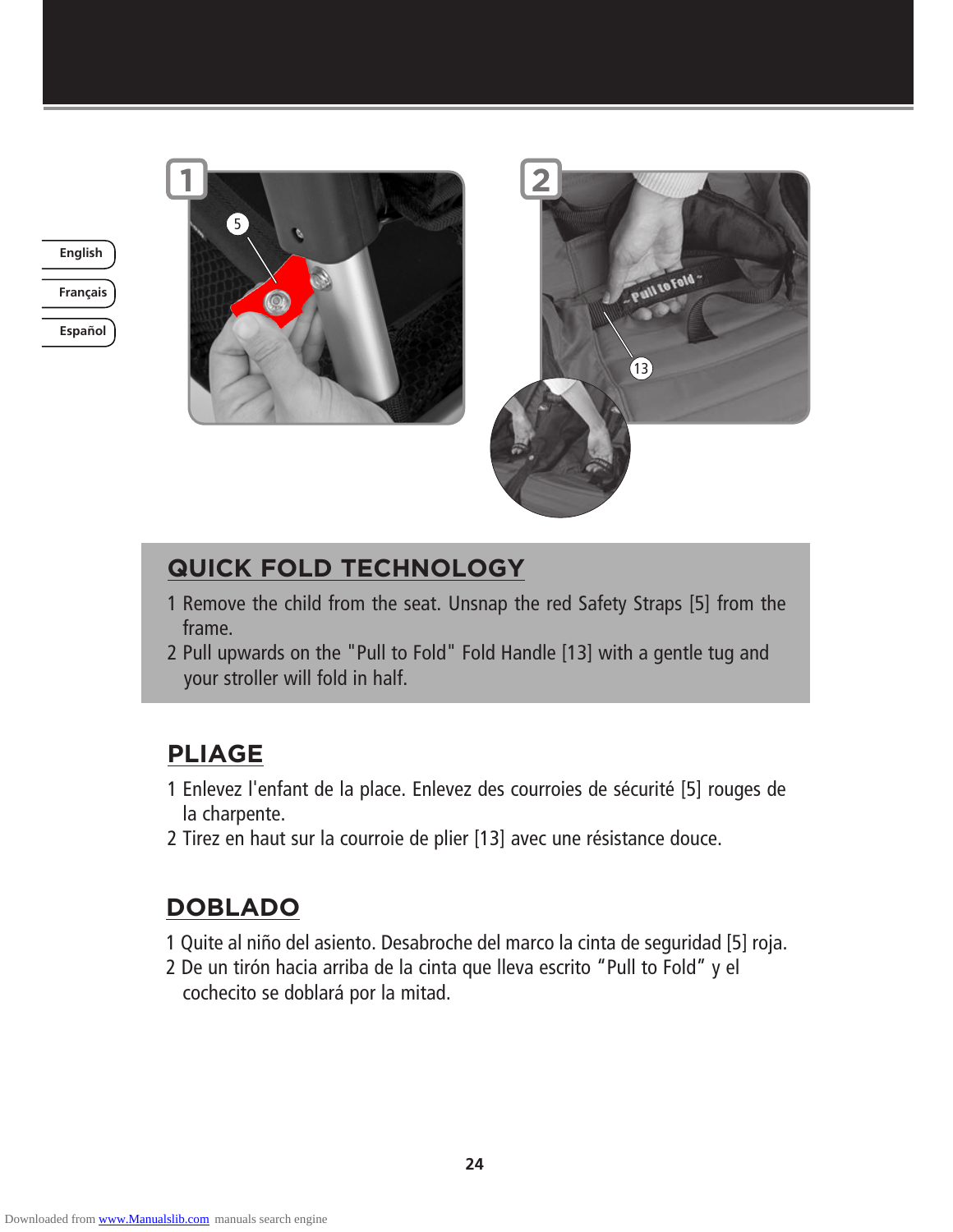

**Français**

**Español**

 $\blacktriangle$ **WARNING: Always be sure the safety strap is securely snapped onto the**  *<b>frame before using stroller!* **frame before using stroller!** 

**MISE EN GARDE: Assurez-vous que la courroie de sécurité est attachée fermement au cadre avant d'utiliser la poussette!** 

**ADVERTENCIA: ¡Asegúrese siempre de que la tira de seguridad está bien abrochada al chasis antes de usar el cochecito!**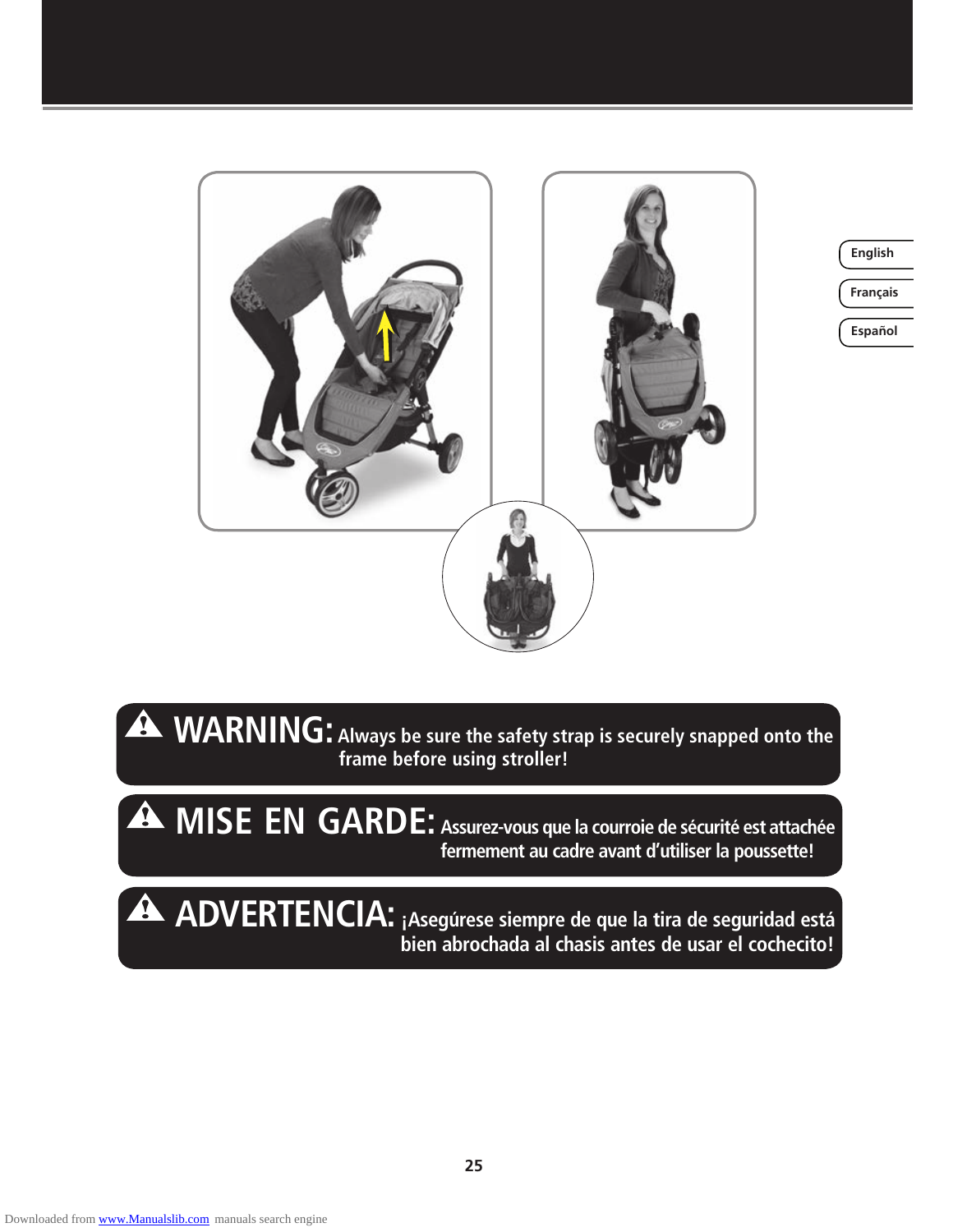# **CARE & MAINTENANCE**

**English**

To preserve the longevity of your stroller, it is important to perform simple, regular maintenance. From time to time, make sure that the joints and folding areas are still in good condition. If you hear any squeaking or feel tension, you can take your stroller to a local bike shop for added lubrication. All repairs should only be carried out by an authorized dealer.

# Washing

#### *Seat Fabric*

- You can machine wash your stroller's seat in cold water with a mild detergent.
- Be sure to remove the metal frame and PE boards from the seat before washing.
- Do not use solvents, caustic or abrasive cleaning materials.
- To minimize shrinkage, simply reattach the seat to the frame to dry.
- Do not press, iron, dry clean, tumble dry or wring the fabric.
- If the seat covers need to be replaced only use parts from a Baby Jogger Authorized Dealer. They are the only ones that are guaranteed to have been safety tested and designed to fit this seat.

#### *Plastic/Metal Parts*

- Wipe clean using a mild soap and warm water.
- You must not remove, dismantle or alter any part of the seat folding mechanism or brakes.

### *Wheel Care*

• The wheels can be cleaned using a damp cloth. They will need to be dried completely with a soft towel or cloth.

# Storing

- Sunshine can fade seat fabric and dry out tires, so storing your stroller indoors will prolong its good looks.
- DO NOT store outside.
- Ensure that the stroller is dry before storing for prolonged periods.
- Always store the stroller in a dry environment.
- Store the stroller in a safe place when not in use (i.e. where children cannot play with it).
- DO NOT place heavy objects on top of the stroller.
- DO NOT store the stroller near a direct heat source such as a radiator or fire.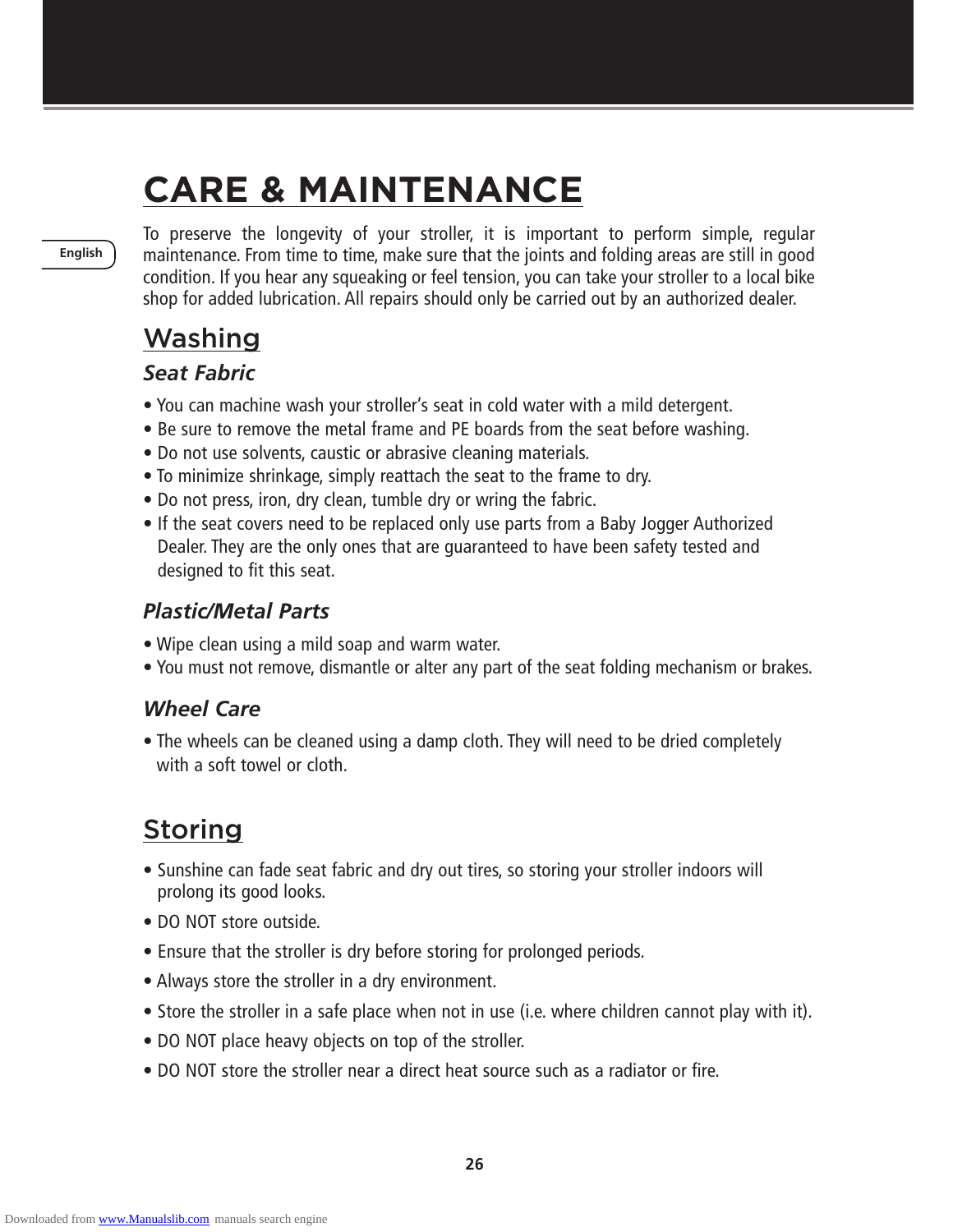# **SOIN ET ENTRETIEN**

Pour préserver la longévité de votre promeneur, il est important d'exécuter la maintenance simple, régulière. Les pneus sur votre poussette sont remplis de mousse. Même si le P.S.I. est imprimé sur le pneu, vous ne serez jamais capable de les gonfler. De temps en temps, assurezvous que les articulations et les régions se pliant sont toujours en bon état. Si vous entendez chacun le fait de grincer ou la tension de sens, vous pouvez prendre votre promeneur à un magasin de bicyclette local pour la lubrification ajoutée. Toutes les réparations devraient seulement se faire par un commerçant autorisé.

**Français**

# Lavage

#### *Tissu du siège*

- Vous pouvez laver à la machine le siège de votre poussette à l'eau froide avec un détergent doux.
- Assurez-vous d'enlever le cadre de métal et les planches PE du siège avant le lavage.
- Ne pas utiliser de solvant, caustique ou abrasif pour nettoyer.
- Pour éviter le rétrécissement, simplement réattacher le siège au cadre pour le faire sécher.
- Ne pas pressez ou repassez, pas de Nettoyage à sec, pas de sécheuse ou d'essorage de tissu.
- Si le couvre-siège a besoin d'être remplacé n'utiliser que les pièces d'un concessionaire Baby Jogger autorisé. Ce sont les seuls qui sont garantie pour la sécurité et conçu pour ce siège.

#### *Pièces Plastiques/Métal*

- Essuyer avec un savon doux et de l'eau chaude.
- Vous ne devez pas enlever, défaire ou modifier aucune partie du mécanisme de pliage du siège ou des freins.

#### *Soin de la roue*

• Les roues peuvent être nettoyées avec un linge humide. Elles devront être asséchées complètement avec un serviette ou un linge doux.

# Entreposage

- Le soleil peut faire pâlir le tissu du siège et faire sécher les pneus, donc entreposer votre poussette à l'intérieur prolongera sa beauté.
- S'assurer que la poussette est sèche avant de la ranger pour des périodes prolongées.
- Toujours entreposer la poussette dans un endroit sec.
- Ranger la poussette dans un endroit en sécurité lorsque pas utilisé (i.e. où les enfants ne peuvent jouer avec).
- NE PAS placer d'objets lourds sur le dessus de la poussette.
- NE PAS ranger la poussette près d'une source directe de chaleur comme un radiateur ou un feu.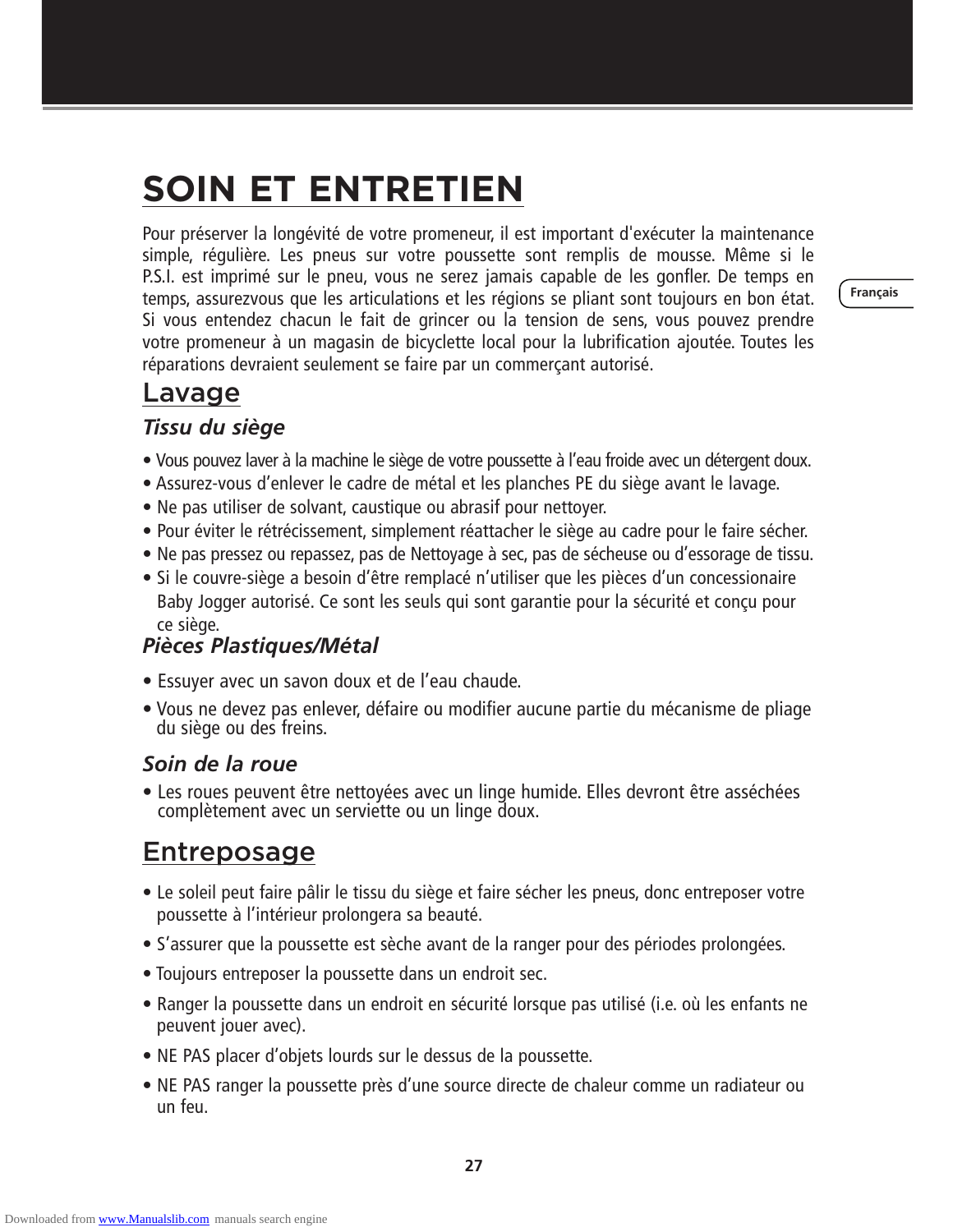# **CUIDADO Y MANTENEMIENTO**

Para conservar la vida de su cochecito, es importante realizar el mantenimiento simple y regular. De vez en cuando, asegúrese que las uniones y las zonas plegables se mantengan en buenas condiciones. Si escucha cualquier chirrido o sensación de tirantez, puede llevar su cochecito a una tienda de reparación de bicicletas para lubricarlo. Cualquier reparación debe ser realizada por un distribuidor autorizado.

# Lavado

#### *Asiento*

**Español**

- Puede lavar a máquina en agua fría y con un detergente suave el asiento del cochecito.
- Asegúrese de quitar el marco de metal y las planchas PE del asiento antes de lavar.
- No utilice disolventes, productos de limpieza cáusticos ni abrasivos.
- Para que encoja lo menos posible sólo tiene que colocar el asiento en el chasis para que se seque.
- No planche o seque en la secadora.
- Si el tapizado de los asientos debe ser reemplazado use partes de un distribuidor autorizado de Baby Jogger. Ellos son los únicos que garantizan que ha pasado controles de calidad y seguridad y diseñada para adaptarse a este asiento.

#### *Partes metálicas y plásticas*

- Limpie usando un trapo con jabón suave y agua templada.
- No debe quitar, desmontar o alterar ninguna parte del mecanismo de doblado o los frenos.

#### *Cuidado de las ruedas*

• Las ruedas se pueden limpiar con un trapo húmedo. A continuación hay que secarlas completamente con un trapo suave.

# Almacenaje

- El sol puede desgastar el color de la tela y secar los neumáticos, de forma que si guarda el cochecito dentro de casa prolongará su buen aspecto.
- NO lo almacene en el exterior.
- Asegúrese de que el cochecito está completamente seco antes de almacenarlo por largos períodos.
- Guarde siempre el cochecito en un entorno seco.
- Guarde el cochecito en un lugar seguro cuando no esté en uso, por ejemplo donde los niños no puedan jugar con él.
- NO coloque objetos pesados sobre el cochecito.
- NO almacene el cochecito cerca de una fuente de calor como un radiador o una chimenea.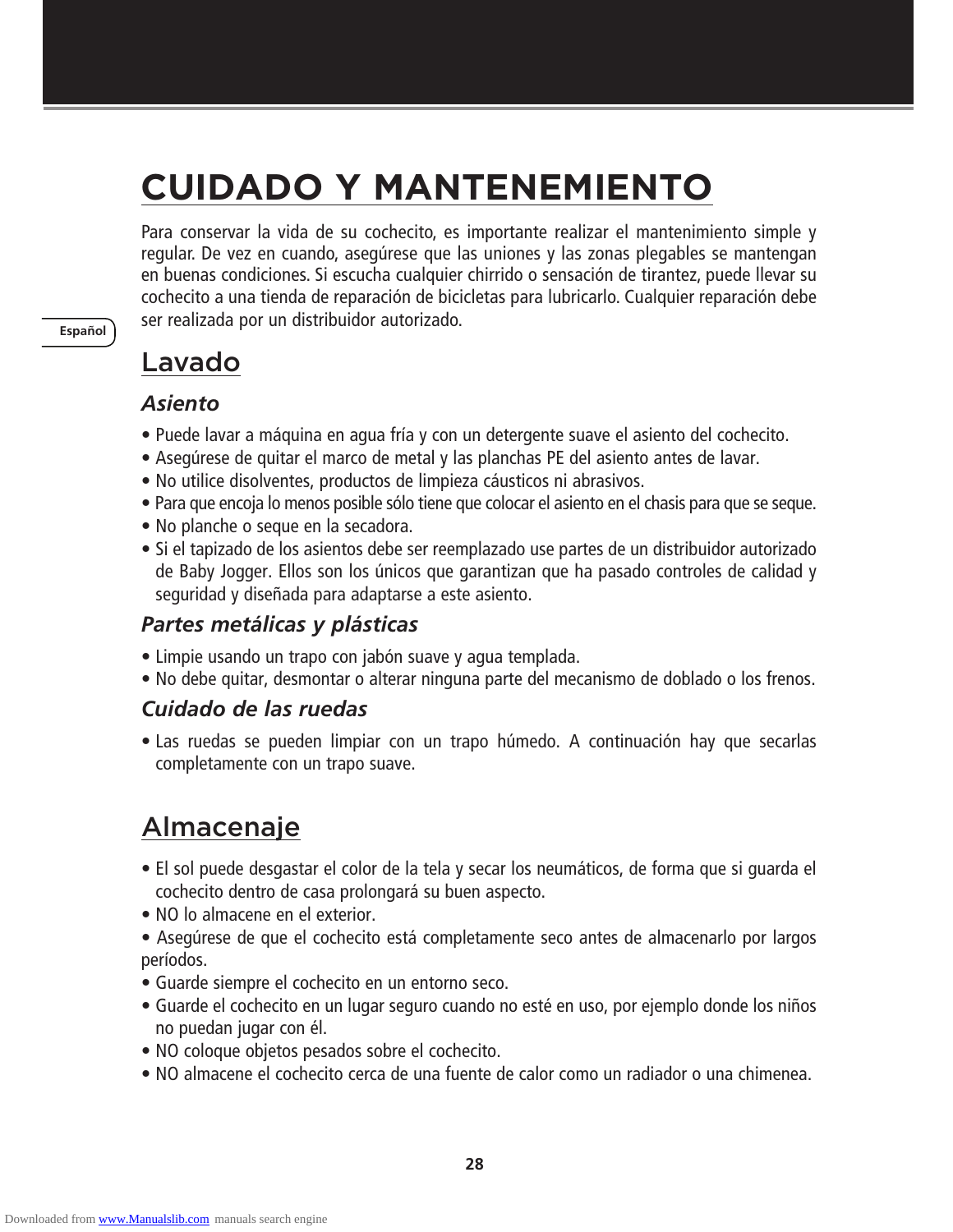# **REGISTER YOUR STROLLER ONLINE AT**

# **www.babyjogger.com/register**

### **Example 2 Indian English Baby Jogger's Limited Lifetime Warranty:**

Baby Jogger warrants that the frame is free of manufacturer defects for the lifetime of the product. Manufacturer's defects include but are not limited to the breaking of welds and frame tube damage. Textile or soft side materials and all other components shall be warranted for one year from the date of purchase (except for tubes and tires). Proof of purchase is required to make a warranty claim and the warranty is only extended to the original purchaser.

#### THIS WARRANTY DOES NOT COVER:

- Normal wear and tear
- Corrosion or rust
- Incorrect assembly, or the installation of third party parts or accessories not compatible with the original design
- Accidental or intentional damage, abuse or neglect
- Commercial Use
- Improper storage/care of the unit

This warranty specifically excludes claims for indirect, incidental, or consequential damages. The implied warranties of merchantability and fitness for a particular purpose is according to the specific warranty period for this model unit at time of purchase. Some states do not allow the exclusion or limitation of incidental or consequential damages, so the above limitations or exclusions may not apply to you. This warranty gives you specific legal rights, and you may also have other rights which vary from state to state. To know what your legal rights are in your state, consult your local or state consumer affairs office or your state's Attorney General.

If your stroller was purchased outside of the United States please contact the distributor in the country nearest you. Their contact information can be found on our website at http://www.babyjogger.com/ international\_distributors.aspx. Claims for warranty outside of the country in which the product was purchased may incur shipping charges.



NOTE: When contacting Baby Jogger regarding your stroller, please have your stroller's serial number and manufacturing date ready. It can be found on the right fold mechanism.

Customer Care Contact Information:

| E-Mail: | customerservice@babyjogger.com                                                       |  |  |
|---------|--------------------------------------------------------------------------------------|--|--|
| Call:   | 1-800-241-1848 between 8:30am - 5:30pm EST, Mon. - Fri.                              |  |  |
| Fax:    | 1-804-262-6277                                                                       |  |  |
| Mail:   | The Baby Jogger Company<br>8575 Magellan Parkway<br>Suite 1000<br>Richmond, VA 23227 |  |  |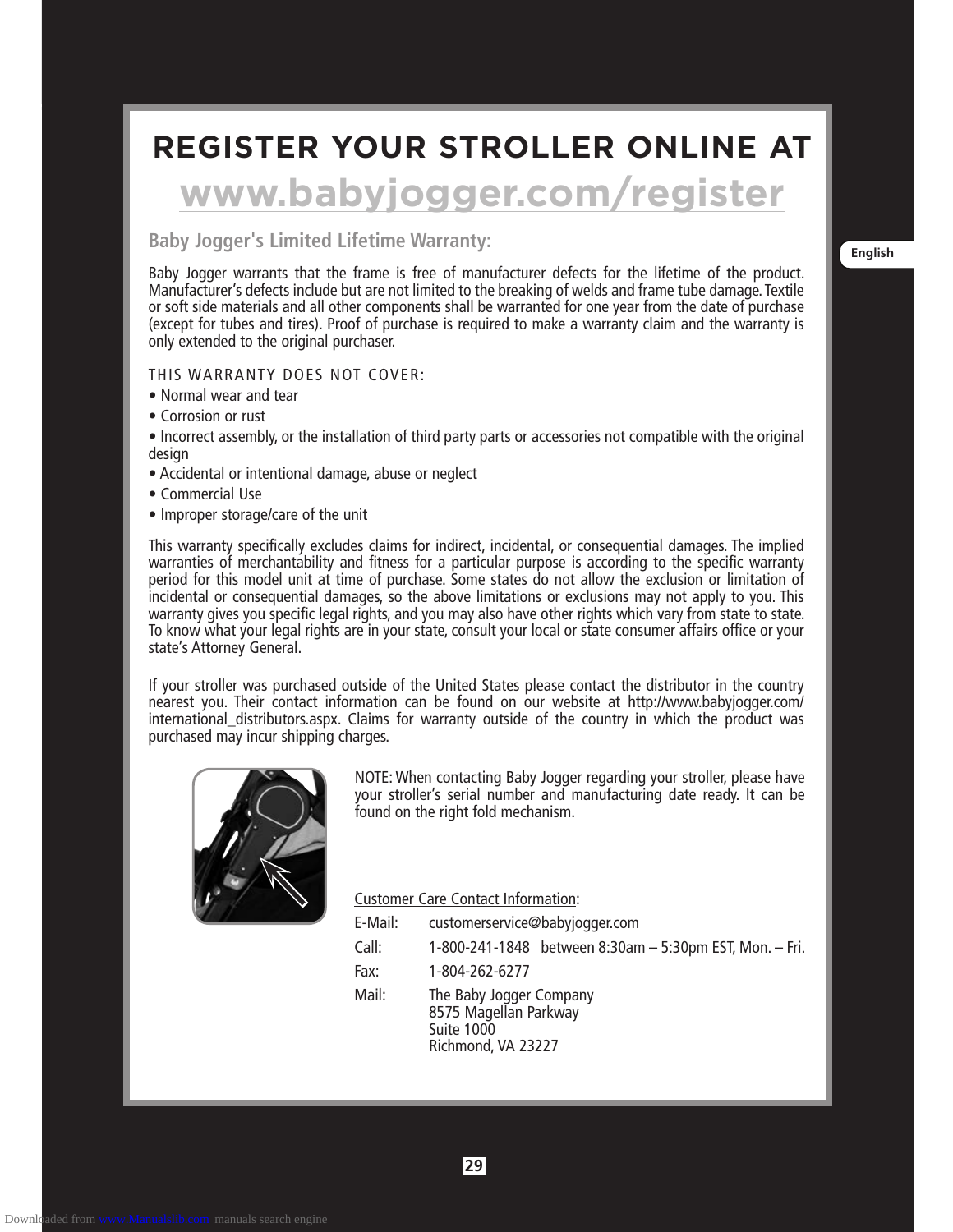# **ENREGISTREMENT DE GARANTIE EN LIGNE AU www.babyjogger.com/register**

#### **Baby Jogger's garantie à vie limitée:**

Baby Jogger garantie que le cadre est sans défaut du manufacturier pour la vie du produit. Défauts du manufacturier inclus mais n'est pas limité aux bris de la soudure et aux dommages du tube cadre. Tous les matériaux souples (textile) et toutes les autres pièces seront garantie pour un an à partir de la date d'achat exception pour les pneus et le tube). La preuve d'achat originale est requise pour obtenir une réclamation et la garantie est accordé à l'acheteur original seulement.

#### CETTE GARANTIE NE COUVRE PAS:

- Usure normale
- Rouille ou corrosion
- Assemblage incorrect, ou installation de pièces non-autorisées ou d'accessoires non-compatibles avec le concept original
- Dommage accidentel ou intentionnel, abus ou négligence
- Utilisation commerciale
- Mauvais Entreposage / Entretien de l'unité

Cette garantie exclus spécifiquement toutes réclamations pour dommages indirects, fortuit ou suite à un autre évènement. Les garanties impliquées de valeur commerciale et d'aptitudes pour un but particulier se rapporte à la période de garantie spécifique pour ce modèle lors de l'achat. Certains Etats ou province ne permettent pas l'exlcusion ou la limitation des dommages fortuits ou suite à un autre évènement, donc l'énoncé ci-dessus peut ne pas s'appliquer à votre situation. Cette garantie vous donne des droits légaux spécifiques, et vous pouvez aussi avoir d'autres droits qui varient de province. Pour connaître vos droits légaux dans votre province, consultez votre bureau local ou provincial d'affaires commerciales.

Pour l'assistance à l'extérieur des États-Unis, veuillez visiter le site www.babyjogger.com/international.htm pour trouver le distributeur le plus prés de chez vous.



REMARQUE : En entrant en contact avec votre distributeur Baby Jogger quant à votre poussette, s'il vous plaît ayez le numéro de série de votre poussette et la date industrielle prête. Il est trouvé sur le montant vertical inférieur d'arrière de l'encadrement, au-dessus de la roue droite.

Information du service à la clientèle :

Courriel : customerservice@babyjogger.com

Téléphone : 1-800-241-1848

de 8 h 30 à 17 h 30 HNE, du lundi au vendredi

Fax : 1-804-262-6277

Courrier : The Baby Jogger Company 8575 Magellan Parkway Suite 1000 Richmond, VA 23227

**Français**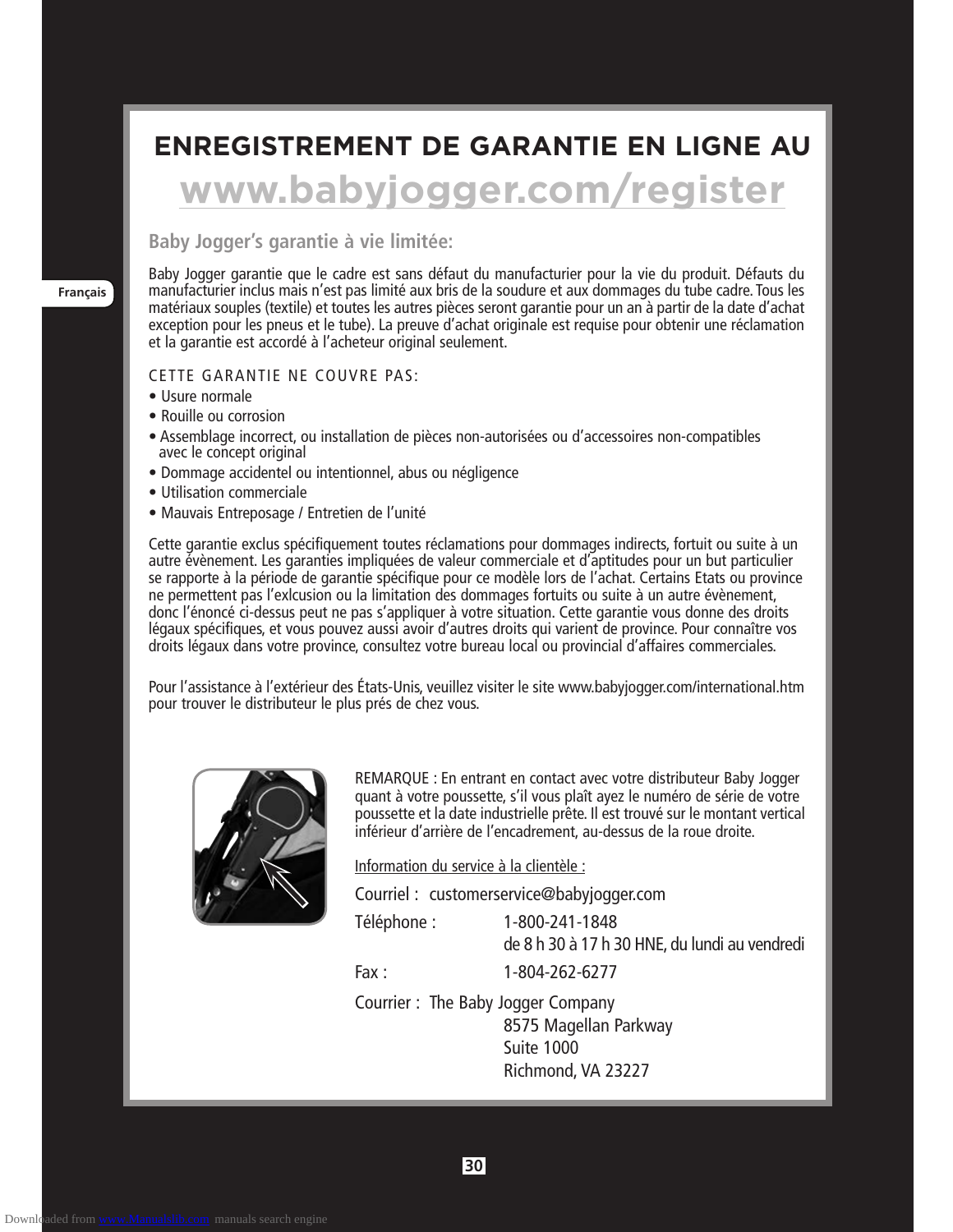# **REALICE EL REGISTRO ONLINE EN**

# **www.babyjogger.com/register**

#### **Garantía limitada de por vida de BabyJogger:**

Baby Jogger garantiza que el chasis está libre de defectos de fábrica durante la vida útil del producto. Los defectos de fábrica incluyen, entre otros, la rotura de los radios y los daños en los tubos del chasis. Los textiles y el resto de componentes cuentan con una garantía de un año desde la fecha de compra (salvo los tubos y los neumáticos). La prueba de compra es imprescindible a la hora de hacer cualquier reclamación. La garantía sólo es válida para el comprador original.

#### LA GARANTÍA NO CUBRE:

- Desgaste normal
- Corrosión u óxido
- Montaje incorrecto o instalación de piezas o accesorios no compatibles con el diseño original
- Daño, abuso o negligencia accidental o intencional
- Uso comercial
- Almacenaje/cuidado incorrectos de la unidad

Esta garantía excluye específicamente las reclamaciones por daños indirectos, incidentales o consecuentes. La garantía implícita de comerciabilidad y adecuación para un propósito particular, está de acuerdo con el período de garantía específico para este modelo de la unidad al momento de la compra. Algunos estados no permiten la exclusión o limitación de daños incidentales o consecuentes, por lo que puede que las limitaciones o exclusiones anteriores no se apliquen a su caso. Esta garantía le otorga derechos legales específicos, y usted también puede tener otros derechos que varían de estado a estado. Para saber lo que son sus derechos legales en su estado, consulte a su consumidor local o estatal o la oficina de asuntos generales de su estado fiscal.

Si su coche fue adquirido fuera de los Estados Unidos, por favor póngase en contacto con el distribuidor en el país más cercano a usted. La información de contacto la puede encontrar en nuestro sitio web en 1http://www.babyjogger.com/international\_distributors.aspx.



NOTA: Cuando se comunique con distribuidor de Baby Jogger con respecto a su silla de paseo, por favor tenga el número de serie y la fecha de fabricación a mano. Los puede encontrar en la parte inferior trasera de la estructura vertical, por encima de la rueda derecha.

Información de contacto del servicio de cliente:

| Correo       |                                                |
|--------------|------------------------------------------------|
| electrónico: | customerservice@babyjogger.com                 |
| Teléfono:    | 1-800-241-1848                                 |
|              | 8:30 a.m. a 5:30 p.m. EST, de lunes al viernes |
| Fax:         | 1-804-262-6277                                 |
| Correo:      | The Baby Jogger Company                        |
|              | 8575 Magellan Parkway                          |
|              | Suite 1000                                     |
|              | Richmond, VA 23227                             |
|              |                                                |

**Español**